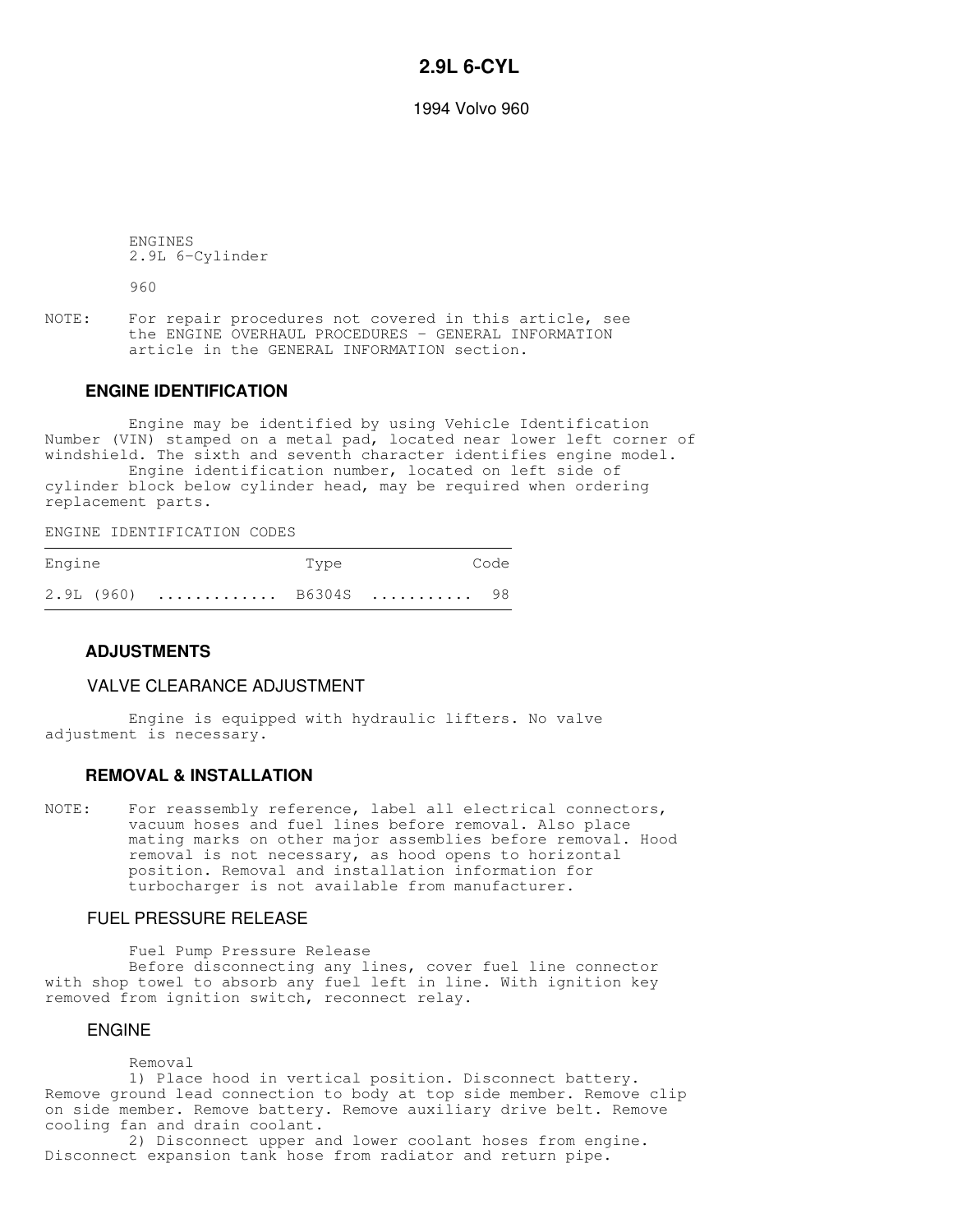Disconnect cooling lines from radiator.

 3) Remove top nut from both left and right engine mounts. Remove air mass meter and intake hose. Disconnect and remove large and small crankcase ventilation hoses, idling hose and idling valve lead.

 4) Remove 2 EVAP valve hoses at intake manifold. Remove air mass meter connector, air preheater hose and throttle pulley cover. Remove 3 bolts at front of servo pump and 2 at rear of servo pump. Remove servo pump.

 5) Disconnect fuel return line at regulator. Remove fuel line at bulkhead. Remove throttle cable. Remove cruise control vacuum hose. Remove fuel line snap catches. Remove engine wiring harness cover and disconnect connector. Remove harness duct mounting nuts.

 6) Disconnect 2 cooling hoses from firewall. Remove 2 ECC hoses at intake manifold. Remove camshaft sensor, timing pick-up and brake servo vacuum line. To support engine, use 2 Support Rails (5033), Lifting Beam (5006), Lifting Hook (5115) and Lifting Yoke (5428). Attach Lifting Lug (5429) to rear of engine. Support engine.

 7) Remove splash guard and air baffle under engine. Loosen 2 radiator mounting bolts. Drain engine oil. Disconnect oil thermostat hoses at thermostat in cylinder block. Remove 2 air conditioner compressor mounting bolts and disconnect electrical connector. Support compressor and lay aside.

 8) Loosen exhaust pipe flanges at manifold. Remove lower section of air preheater pipe. Remove exhaust pipe shield. Remove oil cooler lines at transmission. Disconnect gear selector lever from transmission.

 9) Disconnect oxygen sensor wiring. Mark propeller shaft for reassembly reference. Disconnect propeller shaft and remove transmission support member. Place jack under transmission and remove all lifting tools. Remove radiator attaching bolts. Lift out radiator and transmission fluid cooling lines.

 10) Using Lifting Tool (2810), lift engine from vehicle. Remove jack from under transmission.

Installation

 1) Attach Lifting Lug (5429) to rear of engine. Using Lifting Yoke (5428) and Lifting Tool (2810), lower engine and transmission into position. Guide engine mountings into position and tighten top nuts to 37 ft. lbs. (50 N.m).

 2) Support transmission with jack and remove lifting yoke from engine. Using 2 Support Rails (5033), Lifting Beam (5006) and Lifting Hook (5115), support rear of engine. Remove jack under transmission. Using Transmission Lifting Fixture (5972), raise transmission. Install transmission support member. Tighten bolted joints between support member and side members. Tighten transmission bump stop nut to 37 ft. lbs. (50 N.m).

 3) Install control rod and reaction arm to lever mounting. Install locking clip. Install oxygen sensor and reconnect electrical connector. Using Socket (5244), tighten front and rear couplings. Ensure "O" ring is okay and install air preheater pipe to exhaust pipe.

 4) Install air conditioning compressor to mounting. Reconnect oil cooler lines. Tighten fittings to 26 ft. lbs. (35 N.m). Remove lifting tools.

 5) Reinstall coolant hoses to firewall. Install timing pickup and camshaft sensor connectors. Reconnect engine connector to wiring harness connector on left wheel housing. Reconnect relay and install wiring duct mounting nuts. Install harness connector cover.

 6) Install fuel hoses, cruise control vacuum hose, ECC vacuum hoses, brake servo vacuum hose, throttle cable and throttle pulley cover. Install air mass meter and intake hose. Reconnect idling valve hose and connector. Reconnect oil trap hoses. Reconnect 2 EVAP vacuum hoses.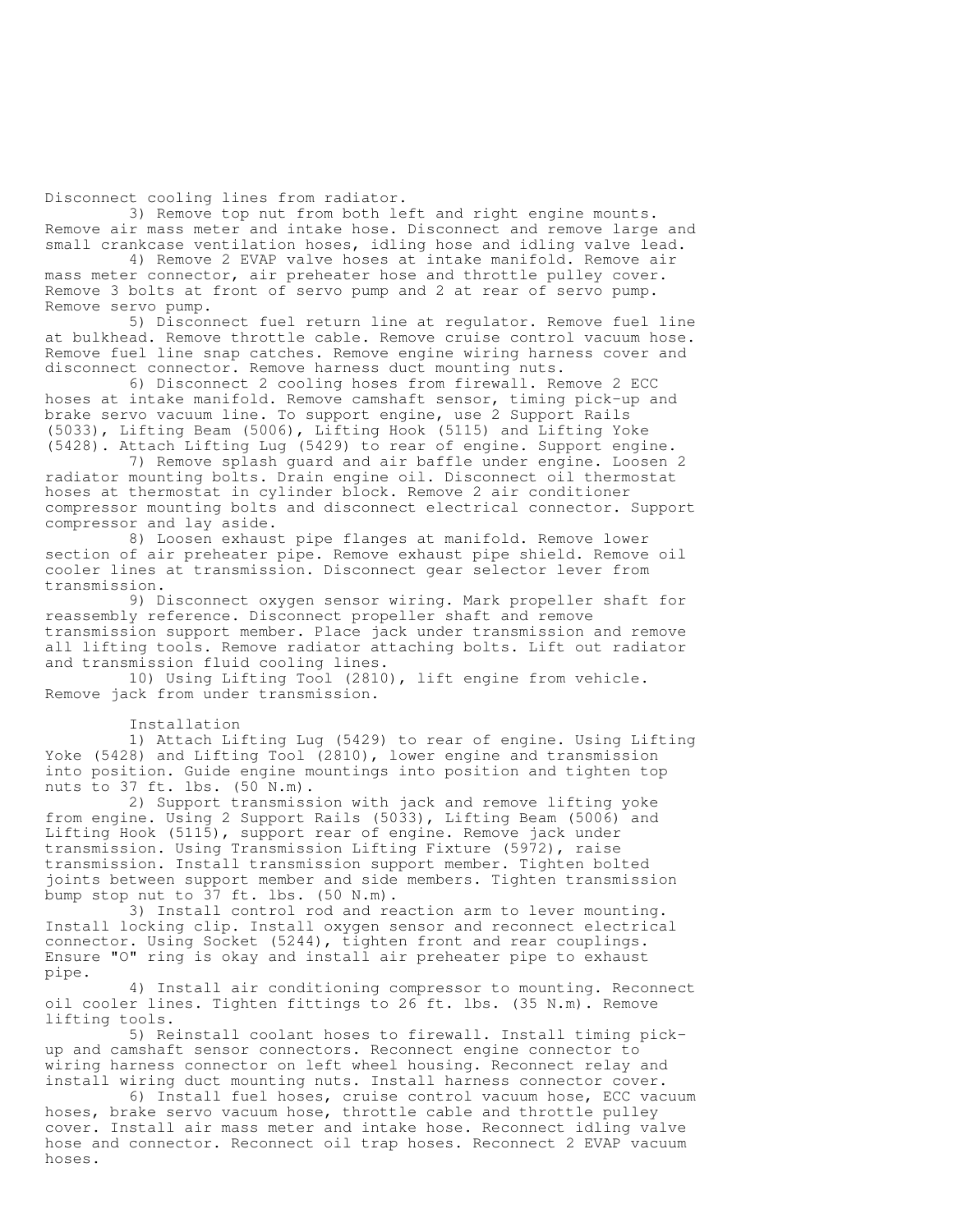7) Install servo pump and drive belt. Install radiator and radiator hoses, expansion tank hoses, and transmission oil cooler lines. Tighten cooling line fittings to 26 ft. lbs. (35 N.m). Install cooling fan. Install battery and reconnect positive cable.

 8) Jack up vehicle and reconnect cooling lines to transmission. Tighten fittings to 26 ft. lbs. (35 N.m). Install exhaust pipe and heat shield. Install radiator mounting bolts, air baffle under radiator, and splash guard under engine. Fill engine with oil and cooling system. Connect negative battery cable. Start engine and check for leaks.

#### INTAKE MANIFOLD

Removal & Installation

 For intake manifold removal and installation procedures, see CYLINDER HEAD under REMOVAL & INSTALLATION.

## EXHAUST MANIFOLD

Removal (960)

 Remove nuts and front exhaust pipe. Remove 12 heat shield retaining bolts. Remove heat shield. Remove exhaust manifolds and gaskets.

Installation

 1) Using NEW gaskets, install exhaust manifolds. Using Joint Sealing Compound (1 161 035-9), install and tighten manifold-tocylinder head nuts to 18 ft. lbs. (25 N.m). Install heat shield and tighten bolts to 11 ft. lbs. (15 N.m).

 2) Install front exhaust pipe. Using Joint Sealing Compound (1 161 035-9), install and tighten front exhaust pipe bolts. See TORQUE SPECIFICATIONS. To prevent stress on exhaust system, unbolt joint after catalytic converter and retighten to 18 ft. lbs. (25 N.m).

## CYLINDER HEAD

Removal

 1) Disconnect negative battery cable and drain coolant. Remove front exhaust pipe, heat shield, exhaust manifolds and gaskets.

 2) Remove air mass meter and intake hose. Remove throttle pulley cover. Disconnect throttle switch connector, throttle cable, cruise control vacuum servo, cable bracket at throttle pulley and 2 vacuum hoses at throttle housing. Remove fuel distribution manifold and injectors. Cut and discard clamps securing rubber sleeves between intake manifold sections. Lift out intake manifold.

 3) Remove coolant temperature sensor. Disconnect coolant hose from thermostat housing. Mark ignition coils and camshaft pulleys for reassembly reference. Remove ignition coils and pulleys.

4) From rear of engine, remove camshaft position sensor, switch mounting bracket, ground terminals No. 1 and 2, temperature sensor connector and rear coolant hoses. See Fig. 2.

 5) Remove top cylinder head bolts. Carefully tap top of cylinder head upward with a copper mallet. Tap joint lugs and camshaft front ends. Remove camshafts. Loosen and remove cylinder heads, starting at outside edge and working inward. Remove cylinder head and head gasket. See Fig. 1.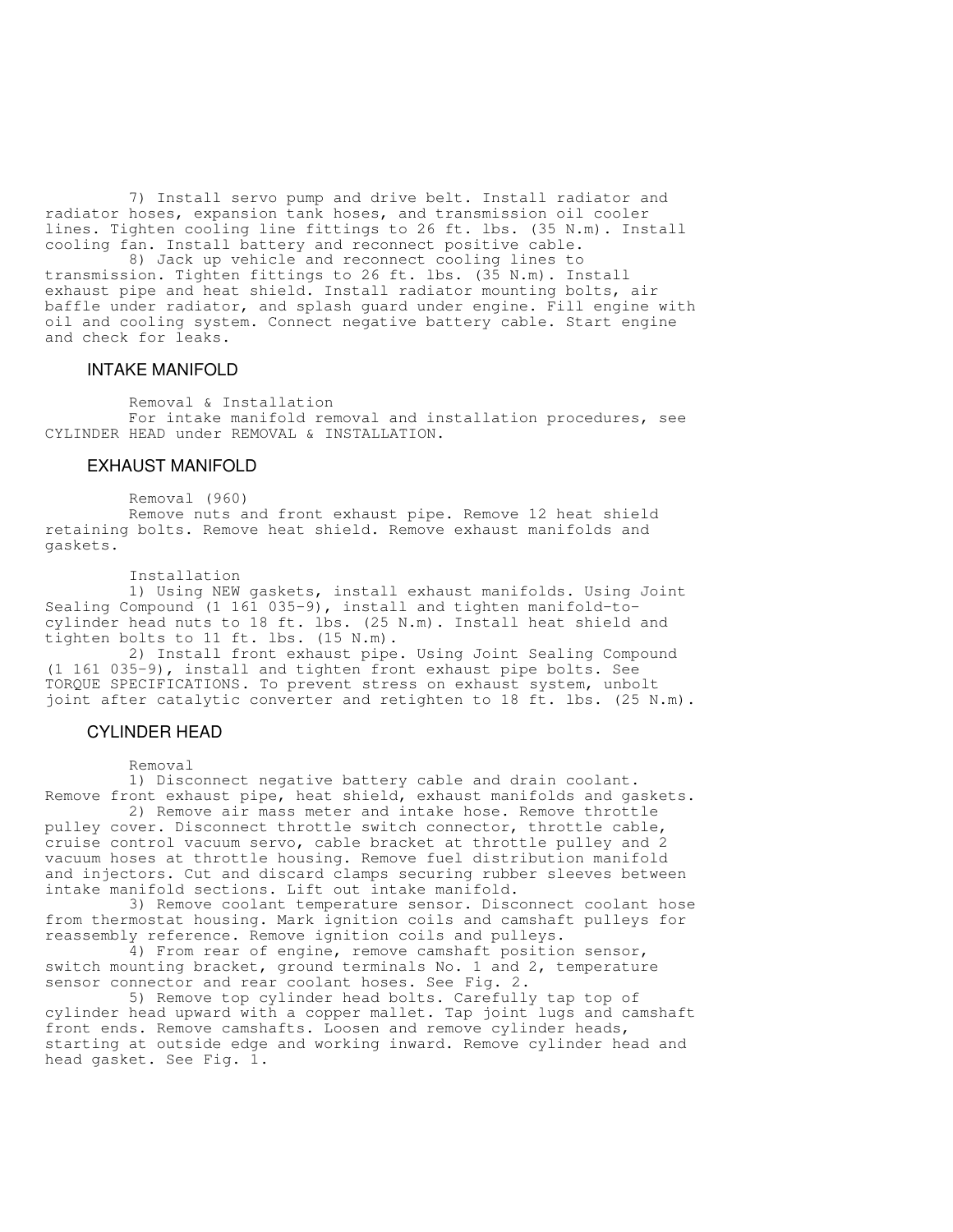

Fig. 1: Exploded View Of Engine Assembly (5-Cylinder Shown; 6-Cylinder is Similar) Courtesy of Volvo Cars of North America.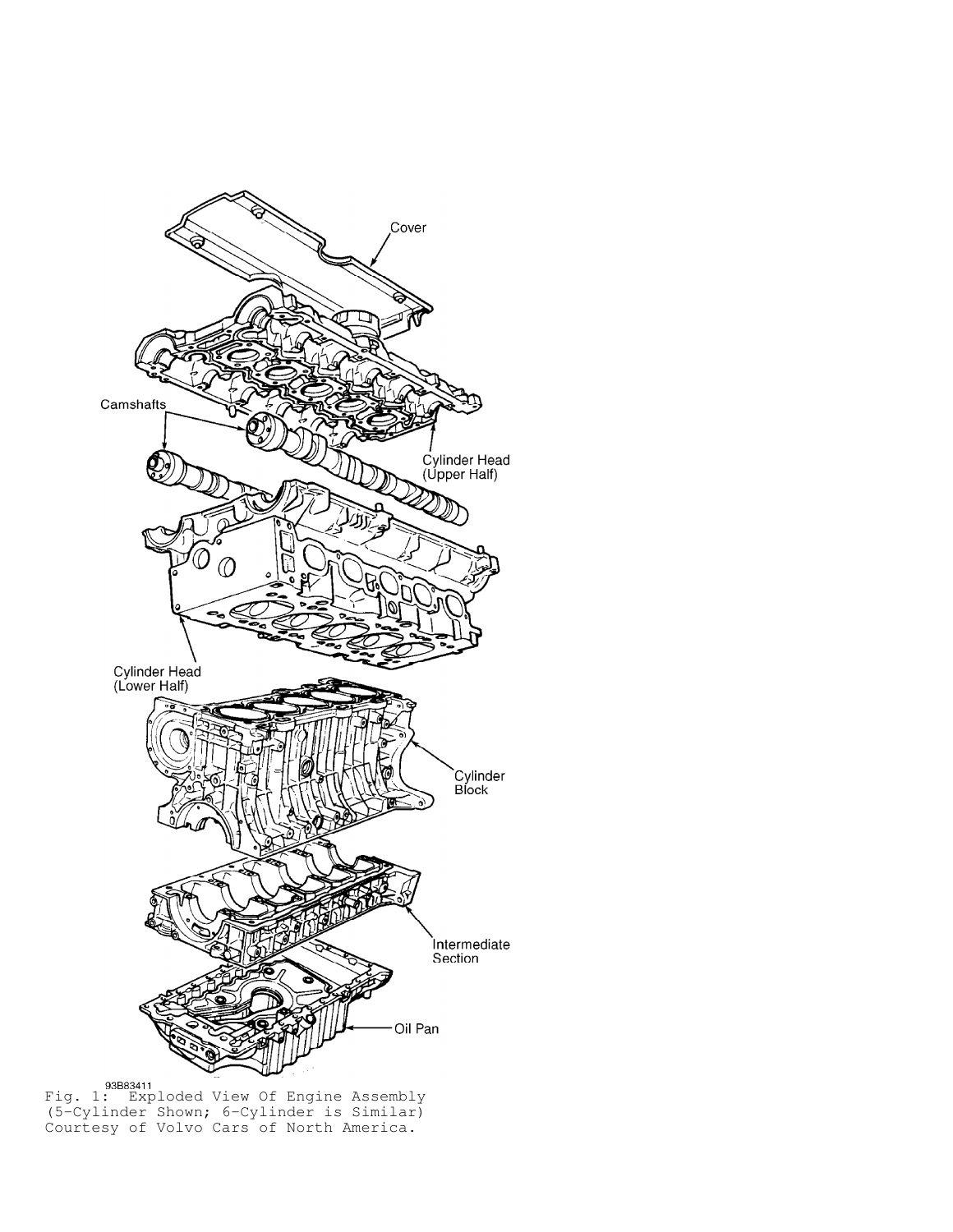

#### Installation

 1) Remove starter and protective plug. Install Crankshaft Locking Tool (5451). See Fig. 3. Turn crankshaft counterclockwise until stopped by tool. Using NEW gasket, install bottom half of cylinder head. Oil bolts and tighten, in sequence, in 3 steps. See Fig. 4. See TORQUE SPECIFICATIONS.



Fig. 3: Attaching Crankshaft Locking Tool (5451) Courtesy of Volvo Cars of North America.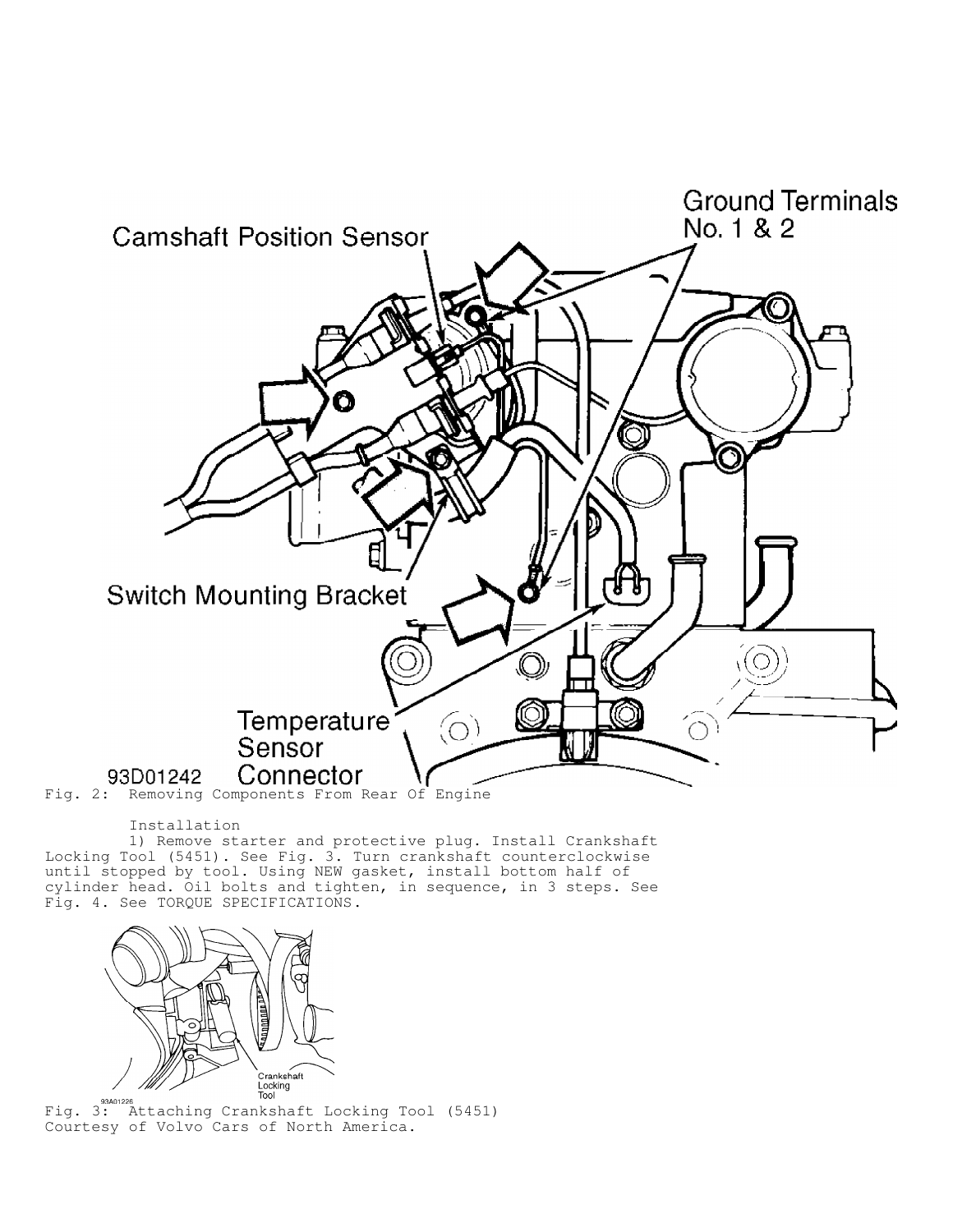

Bottom Half Of Cylinder Head 93C01227

Fig. 4: Cylinder Head Bolt Tightening Sequence (960) Courtesy of Volvo Cars of North America.

 2) On all engines, install NEW cylinder head gasket and "O" rings in spark plug wells. Oil the lower camshaft bearing seats. Using a roller, apply Sealing Compound (1 161 059-9) to upper section of cylinder head. Ensure sealer does not penetrate oil passages. Oil upper camshaft bearing seats. Install camshafts in upper cylinder head section, using Holder (5453) at front and Locking Tool (5452) at rear to secure camshafts. See Fig. 5.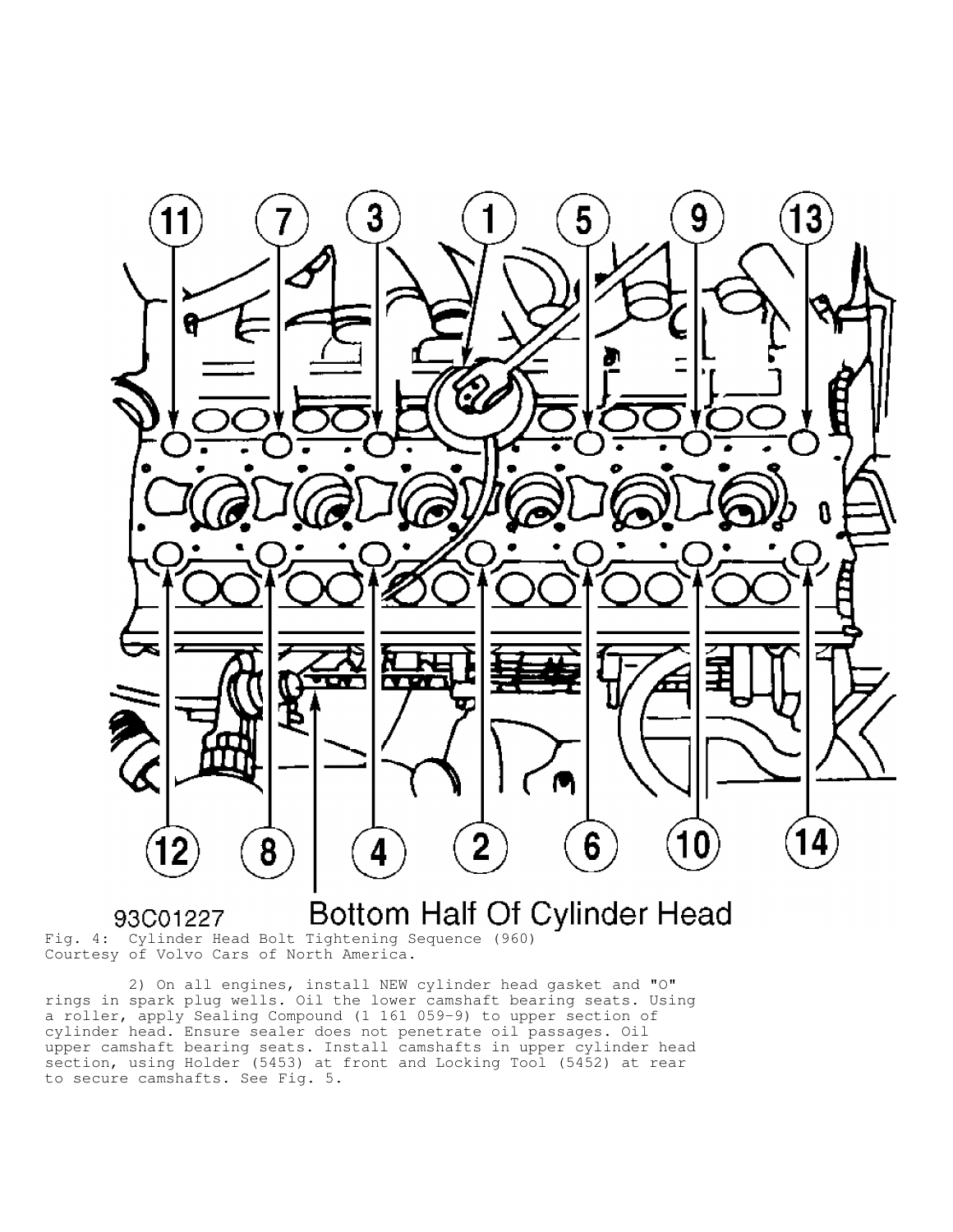

Fig. 5: Using Locking Tool (5452) To Secure Camshafts Courtesy of Volvo Cars of North America.

 3) Install upper cylinder head. Tighten against lower section using 2 Press Tools (5454). Tighten retaining bolts to 13 ft. lbs. (17 N.m), starting from inside and working outward. Remove 2 press tools.

 4) Using Drift (5449), install camshaft front seals. On 960, place upper transmission cover in position. On both engines, install camshaft pulleys and align timing marks. See Fig. 6. Tighten each pulley with 2 bolts, just until bolts are in contact with pulleys. On 960, remove upper transmission cover. Insert transmission mounting plate bolt.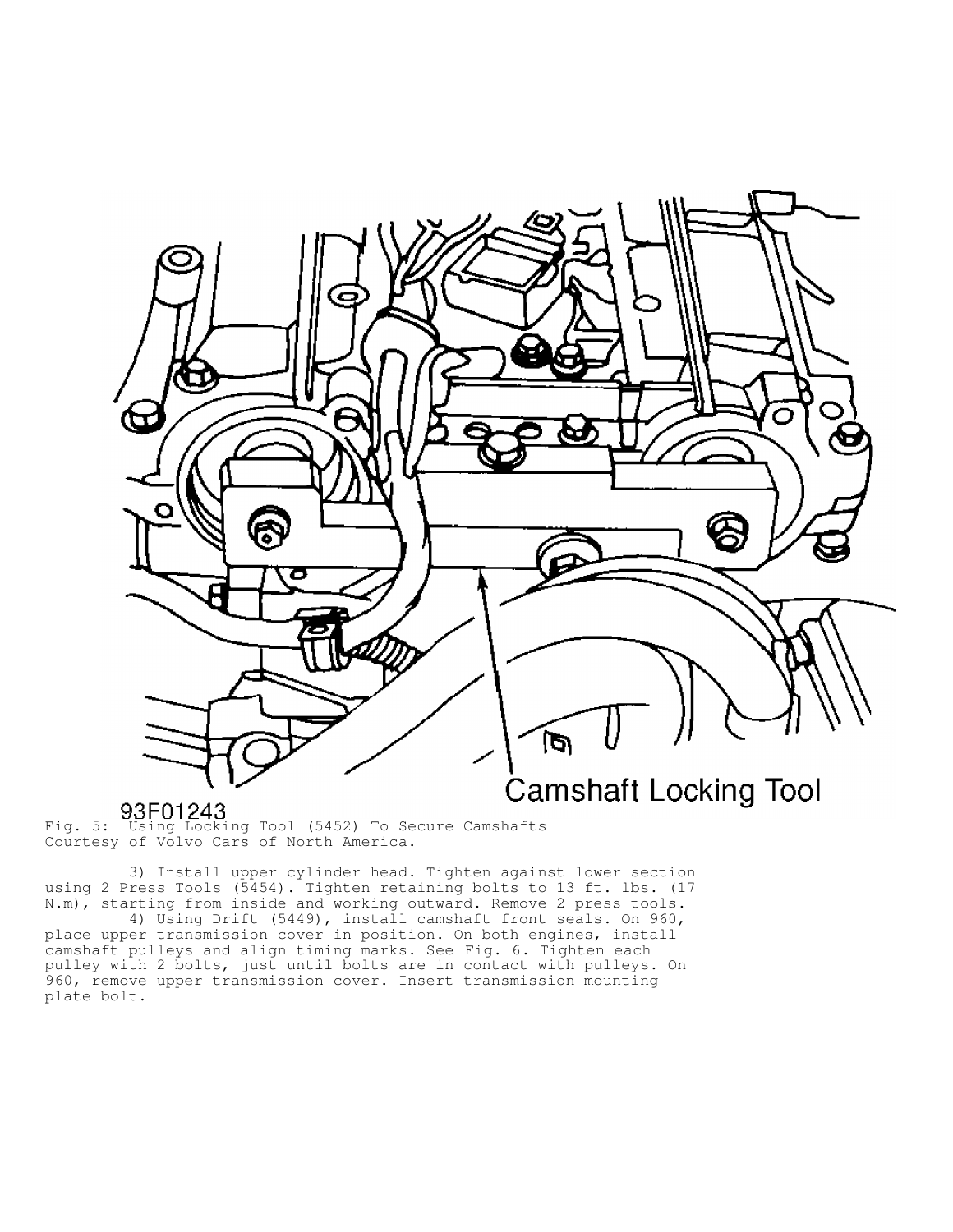

Fig. 6: Aligning Camshaft & Crankshaft Timing Marks Courtesy of Volvo Cars of North America.

 5) Place timing belt around crankshaft and right idler. Place belt over camshaft pulleys, around coolant pump and press over tensioner pulley. Install belt tensioner and tighten bolts to 18 ft. lbs. (25 N.m). On both engines, loosen camshaft pulley bolts and remove tensioner locking pin.

 6) Install third camshaft pulley bolt. Hold camshaft pulleys still and tighten bolts alternately to 15 ft. lbs. (20 N.m). Remove crankshaft locking tool and install protective plug. Install starter. Remove camshaft locking tool. Install upper transmission cover.

 7) Turn crankshaft through 2 revolutions. Ensure timing marks on crankshaft and camshaft pulleys are correctly aligned. See Fig. 6. Use Drift (5450), and install right rear camshaft seal. See Fig. 7.

 8) In left rear camshaft area, reconnect temperature sensor connector, ground terminals No. 1 and 2, cover, switch mounting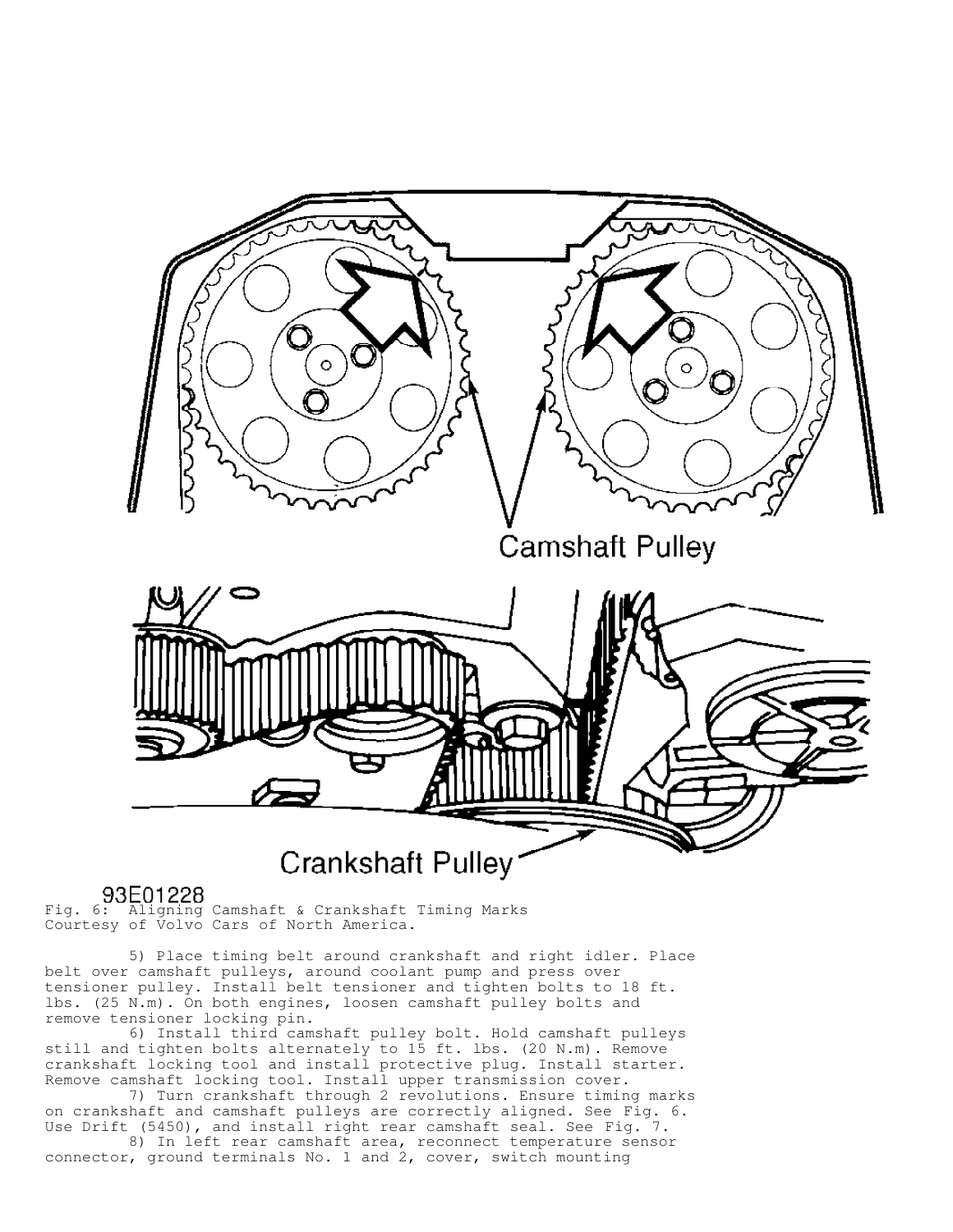bracket, shutter (noting position), camshaft position sensor and coolant hoses. Install ignition coils, spark plug cover, front transmission cover, accessory drive belt, vibration damper guard and splash guard under engine.



# 93G01229

Fig. 7: Installing Seal Using Drift (5450) Courtesy of Volvo Cars of North America.

 9) Pass wiring between second and third branches of intake manifold. See Fig. 8. Place manifold in position against lower mounting. Place 2 crankcase ventilation hoses in position. Insert manifold branches in rubber sleeves and secure with NEW clamps. Reconnect vacuum hoses and brake servo hose. Tighten lower manifold mounting. Reconnect power stage connectors and air preheater hose.

![](_page_8_Picture_5.jpeg)

asiot230 Intake Manifold<br>Fig. 8: Second & Third Branches Of Intake Manifold Wiring (960) Courtesy of Volvo Cars of North America.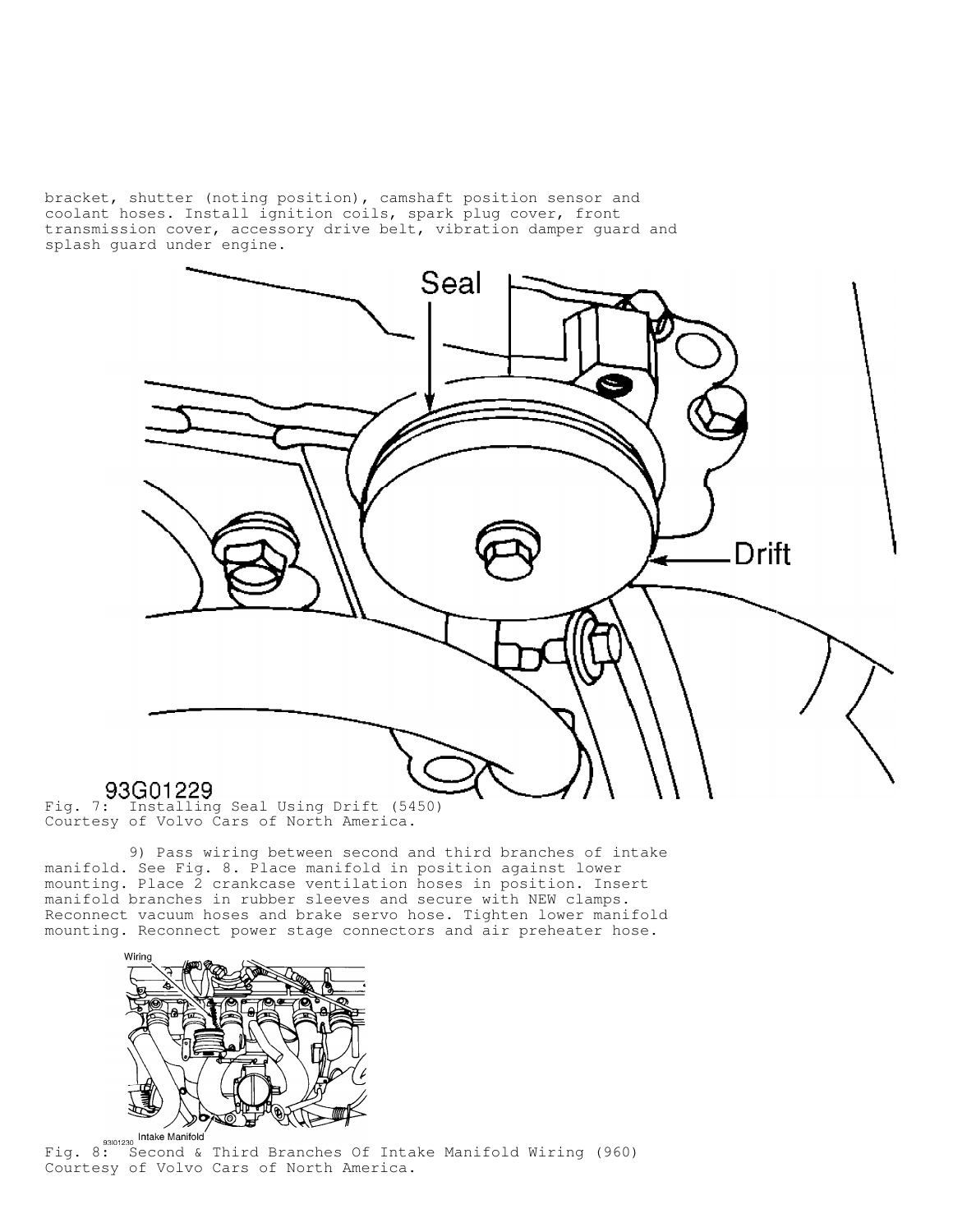10) Using water-free petroleum jelly, install injector "O" rings. Reconnect fuel pressure regulator vacuum hose. Press fuel distribution manifold into position and tighten manifold. Reconnect injector connectors and ECC vacuum hoses. Reinstall injector cover.

 11) Reconnect crankcase ventilation hoses. Reconnect idling valve lead and air hose. Reconnect air mass meter and throttle housing connector. Install cable bracket at throttle pulley. Install coolant hose to thermostat housing. Reconnect coolant temperature sensor.

 12) On right side of cylinder head install coolant pipe and gasket, exhaust manifold and gasket, heat shield, and front exhaust pipe. To prevent stress on exhaust system, loosen bolted joint after catalytic converter and retighten to 18 ft. lbs. (25 N.m). Reconnect battery. Fill engine with oil and coolant. Start and run engine until it reaches normal operating temperature. Check for leaks.

#### CRANKSHAFT FRONT SEAL

#### Removal (960)

 1) Remove auxiliary drive belt, front transmission cover, cooling fan and splash guard under engine. Drain coolant and remove radiator. Turn crankshaft clockwise until timing marks on camshaft pulleys/transmission mounting plate and crankshaft pulley/oil pump housing are aligned. See Fig. 6. Remove upper transmission cover.

 2) Attach Counterhold (5433) to damper to prevent it from turning. Remove 4 vibration damper mounting bolts. Remove center nut and counterhold. Remove vibration damper. Remove timing belt. See TIMING BELT. Use puller to remove crankshaft pulley. Remove oil seal with a screwdriver.

![](_page_9_Figure_7.jpeg)

 Installation 1) Clean seat and install new greased seal. Press in seal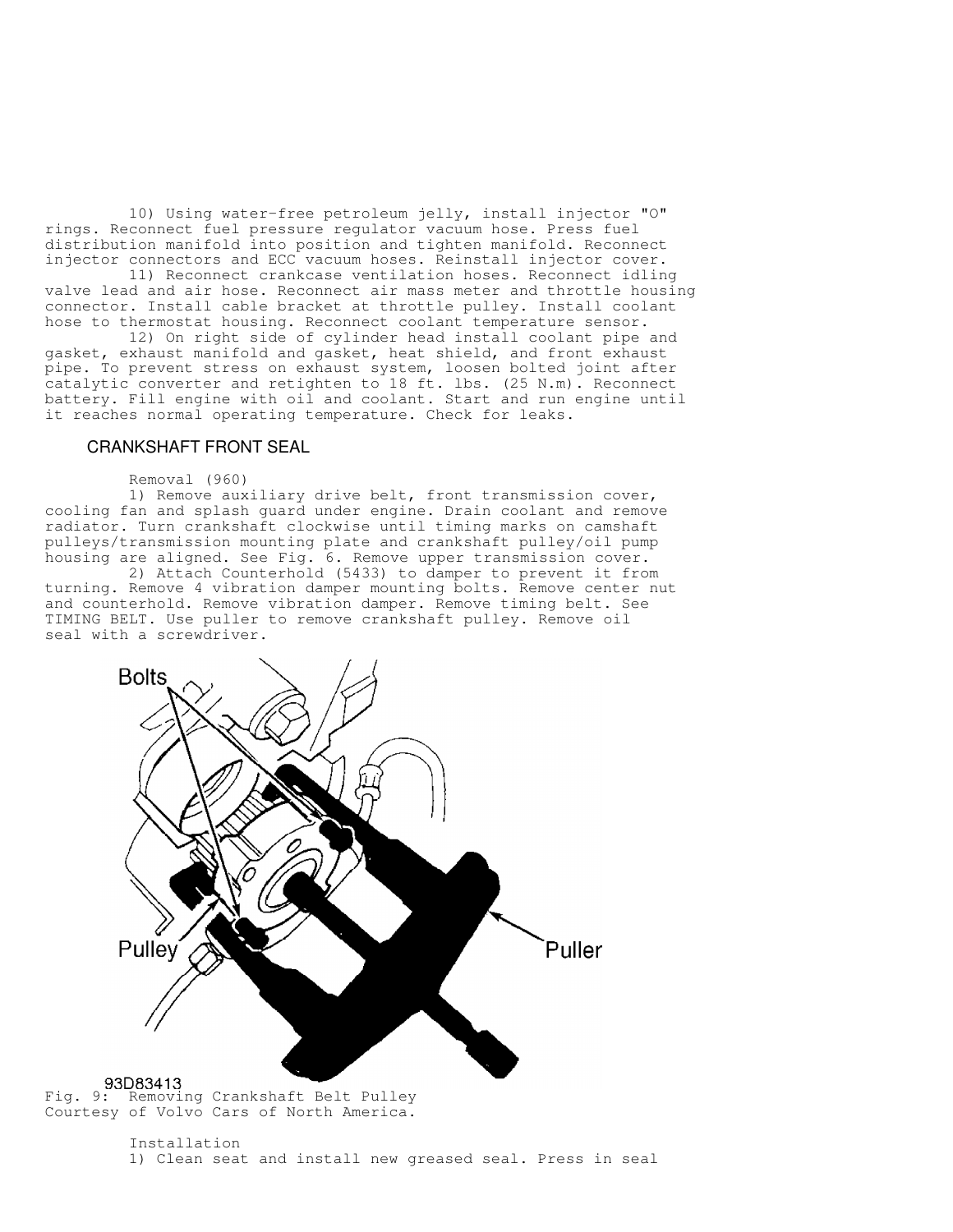using crankshaft center nut. Install timing belt. See TIMING BELT. 2) Install vibration damper and tighten center nut to 221 ft.

lbs. (300 N.m). Using Counterhold (5433) to hold crankshaft still, tighten 4 damper bolts to 26 ft. lbs. (35 N.m), then an additional 60 degrees.

 3) Install upper transmission cover. Turn crankshaft through 2 revolutions and ensure timing marks on crankshaft and camshaft pulleys are aligned. See Fig. 6. Install ignition coil cover.

 4) Install radiator, front transmission cover, drive belt, splash guard under engine and cooling fan. Fill cooling system with coolant. Check oil level. Start engine and check for leaks.

#### TIMING BELT

Removal

 1) Remove auxiliary drive belt, front transmission cover, splash guard under engine, vibration damper guard and ignition coil cover. Turn crankshaft clockwise until timing marks on camshaft pulleys/transmission plate and crankshaft pulley/oil pump housing are aligned. See Fig. 6. Remove upper transmission cover.

 4) On both engines, remove tensioner upper mounting bolt and loosen lower mounting bolt. Twist tensioner to free plunger/pulley. Remove lower bolt, tensioner and belt.

CAUTION: DO NOT turn crankshaft or camshafts while belt is removed.

Inspection

 1) Spin tensioner and idler pulleys and listen for bearing noise. See Fig. 10.

 2) Ensure pulley surfaces in contact with belt are clean and smooth. Check tensioner pulley arm and idler pulley mountings, and tighten bolts as necessary. See TORQUE SPECIFICATIONS. Check tensioner for signs of leakage, no resistance when depressed, or a plunger that cannot be depressed.

![](_page_10_Picture_12.jpeg)

93H01244<br>Fig. 10: Checking Tensioner & Idler Pulleys Courtesy of Volvo Cars of North America.

#### Installation 1) Compress tensioner and tighten center nut. Wait until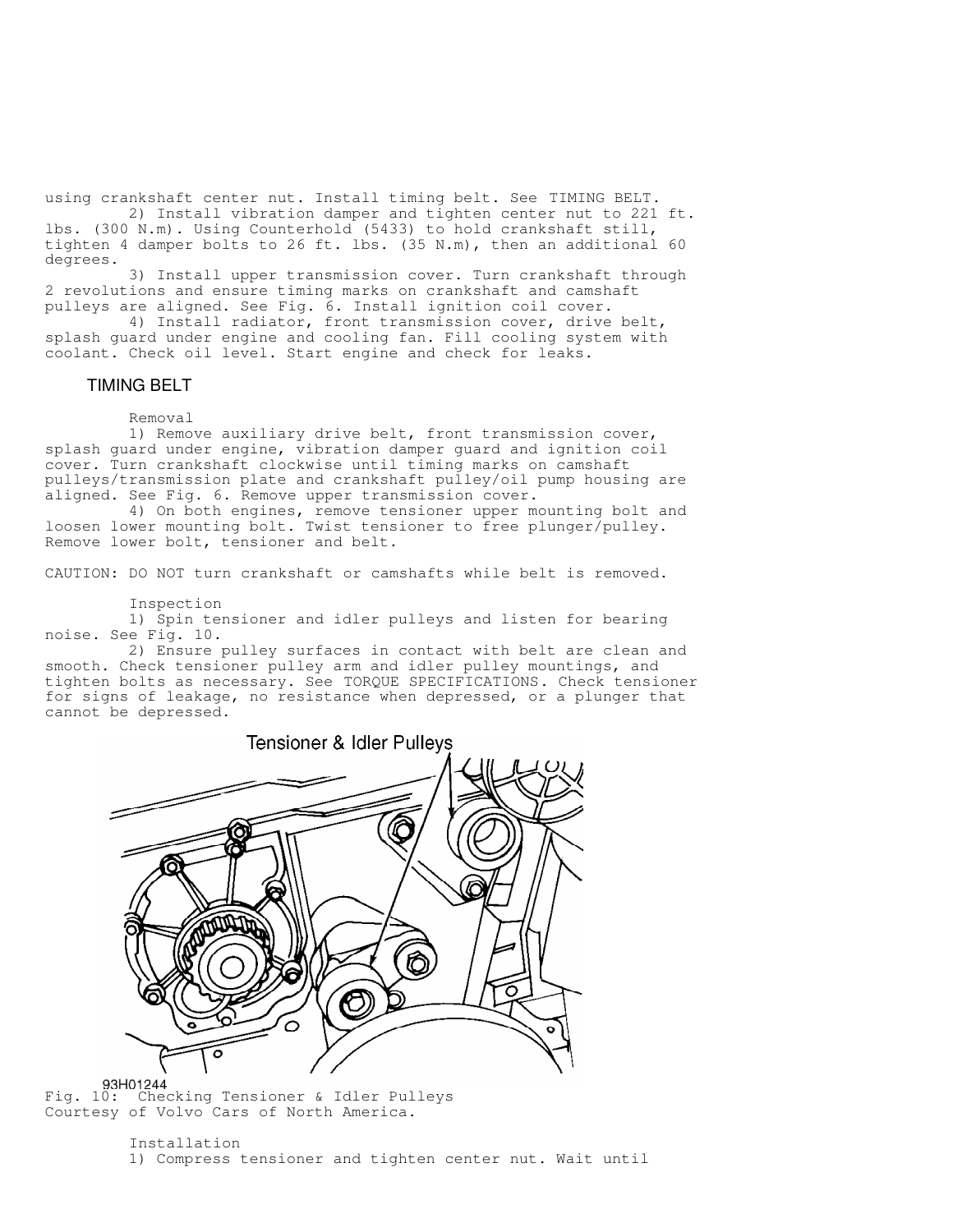compression has taken place and insert a 2 mm locking pin in plunger. Install tensioner and tighten mounting bolts to 18 ft. lbs. (25 N.m). Place timing belt around crankshaft pulley and right idler. Place belt over camshaft pulleys. Position belt around water pump and press over tensioner pulley.

 2) Remove tensioner locking pin. To complete installation, reverse removal procedure. Turn crankshaft 2 revolutions to ensure timing marks on 5crankshaft and camshaft pulleys are aligned. See Fig. 6.

## CAMSHAFTS

Removal

 For camshaft removal and installation, see CYLINDER HEAD under REMOVAL & INSTALLATION.

## FRONT & REAR CAMSHAFT OIL SEALS

Removal (Front)

1) Disconnect negative battery cable.

 2) Remove timing belt. See TIMING BELT. Use Counterhold (5199) to hold camshaft stationary. See Fig. 11. Remove camshaft pulleys. Using a screwdriver, carefully pry out front seals. Clean seats and check shafts for wear.

Installation Using Drift (5449), install new front seal.

![](_page_11_Picture_10.jpeg)

Fig. 11: Using Counterhold (5199) To Hold Camshaft Stationary Courtesy of Volvo Cars of North America.

> Removal (Rear) On left camshaft, remove camshaft position sensor and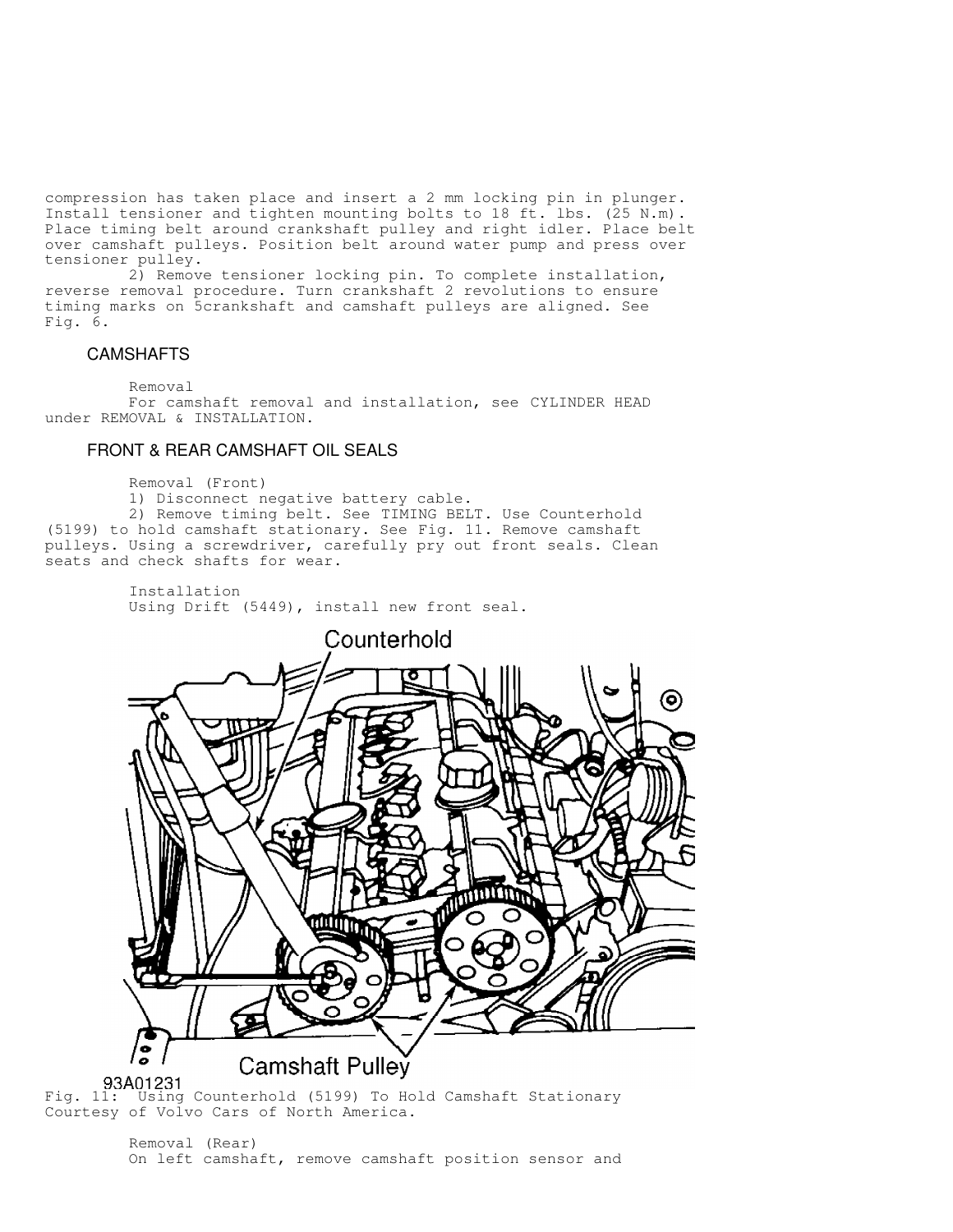shutter. On right camshaft, remove camshaft seal cover. On both engines, carefully pry out seal with screwdriver. Clean seal seat and check shaft end for signs of wear.

#### Installation

 Using Drift (5450), install a new greased rear camshaft oil seal. See Fig. 7. Seal is located on same plane as edge of inside shoulder. To complete installation, reverse removal procedure.

## REAR CRANKSHAFT OIL SEAL

#### Removal

 1) Support rear of engine. Move gear selector lever to Neutral. Disconnect negative battery cable. Using Support Rails (5033), Lifting Beam (5006), Lifting Hook (5115), Lifting Lug (5429) and Lifting Yoke (5186), support engine. Remove air preheater pipe under engine.

 2) Remove nuts and disconnect front section of exhaust pipe. Disconnect transmission fluid cooling lines and plug openings. Disconnect 3 transmission electrical connectors. Disconnect oxygen sensor lead from transmission unit and support member.

 3) Mark propeller shaft for reassembly reference and separate front coupling halves. Disconnect gear selector lever. Remove transmission support member. Using Lifting Beam (5006), lower engine and transmission, ensuring hoses and wiring do not catch on components.

 4) Remove 6 bolts securing torque converter to flywheel. Position Fixture (5972) under transmission. Remove transmission housing bolts. Tilt transmission slightly backwards while lowering to prevent torque converter from sliding off shaft. Working through inspection hole, carefully pry torque converter loose from flywheel. Remove flywheel.

 5) Using a screwdriver, carefully pry out crankshaft seal. Clean seat and inspect shaft for signs of wear.

#### Installation

 1) Oil mating surfaces between seal and seat. Place seal on Seal Installer (5430). Tap in seal until drift bottoms against crankshaft. Install flywheel using NEW bolts and Loctite. Tighten bolts to 33 ft. lbs. (45 N.m). Tighten bolts an additional 50 degrees.

 2) Using Fixture (5972), install transmission. Align transmission with flywheel and tighten transmission in position. Finger tighten torque converter-to-flywheel bolts, then alternately tighten bolts to 22 ft. lbs. (30 N.m).

 3) Lift transmission and install support member. Tighten bolts to 37 ft. lbs. (50 N.m). Tighten nut securing bump stop to support member to 37 ft. lbs. (50 N.m).

 4) Install gear select lever. Reconnect oil cooling lines and connectors. Reconnect transmission connectors and oxygen sensor lead. Rein-stall propeller shaft. Lubricate "O" ring with petroleum jelly and install preheater pipe. Install front section of exhaust pipe. Remove all lifting tools. Reconnect negative battery cable. Check transmission fluid level. Check transmission operation.

#### WATER PUMP

Removal

 Remove expansion tank cap and drain coolant. Remove timing belt. See TIMING BELT. Remove bolts holding water pump to engine block. See Fig. 12. Remove water pump.

> Installation Remove old gasket from cylinder block. Install water pump.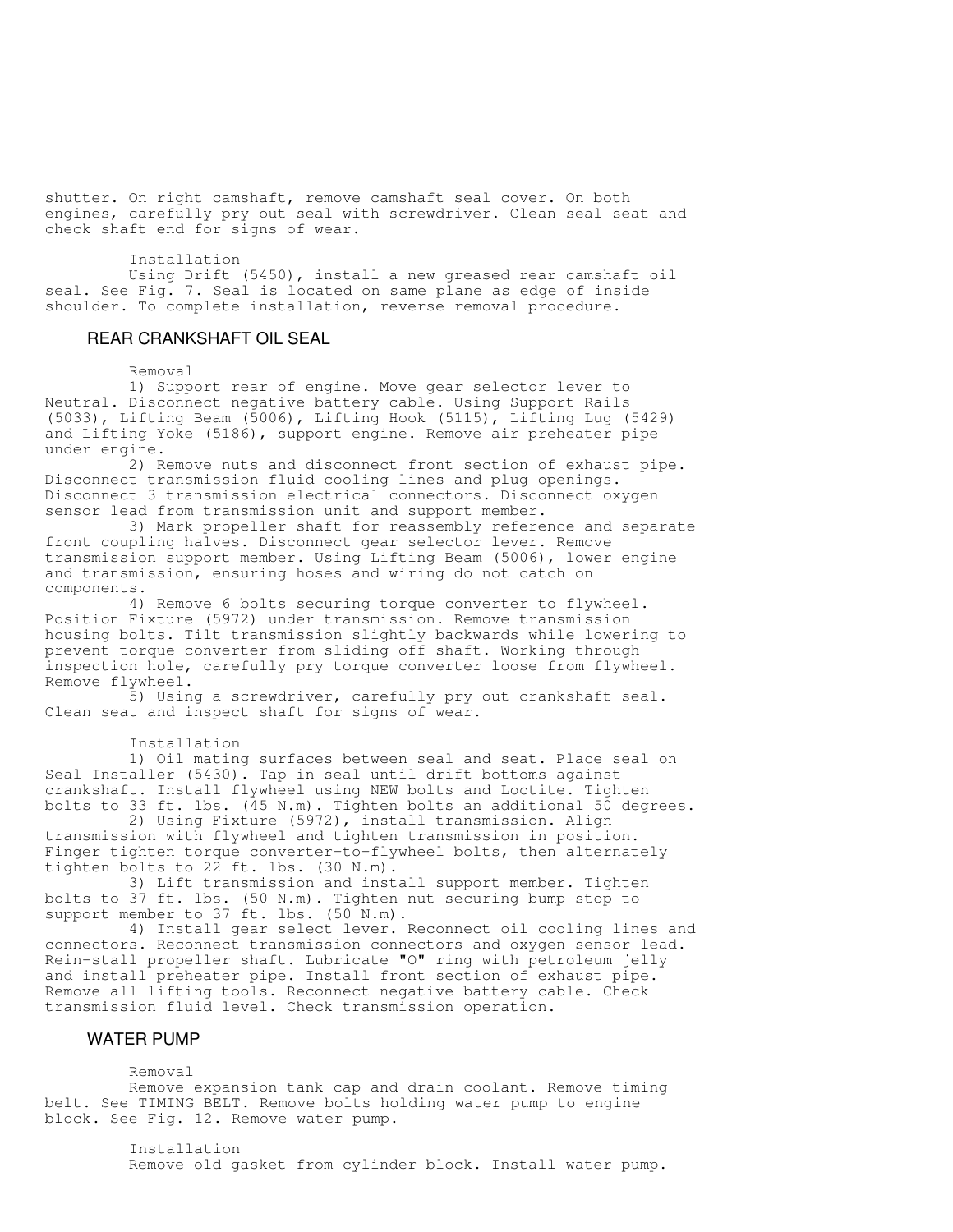Tighten mounting bolts alternately to 15 ft. lbs. (20 N.m). Install timing belt. See TIMING BELT. Fill engine with coolant. Start engine and check for leaks.

![](_page_13_Picture_1.jpeg)

# 93C01232

Fig. 12: Removing Water Pump Courtesy of Volvo Cars of North America.

NOTE: For cooling system servicing procedures not covered in this article, see the GENERAL COOLING SYSTEM SERVICING article in GENERAL INFORMATION. Also, see ENGINE COOLING FAN article for electric cooling fan tests, COOLING SYSTEM SPECIFICATIONS for capacities, or DRIVE BELT ROUTING for drive belt routing views in the ENGINE COOLING section.

## OIL PUMP

## Removal (960)

 1) Remove auxiliary drive belt, front transmission cover, cooling fan and splash guard under engine. Drain coolant and remove radiator.

 2) Turn crankshaft clockwise until timing marks on camshaft pulleys/transmission mounting plate and crankshaft pulley/oil pump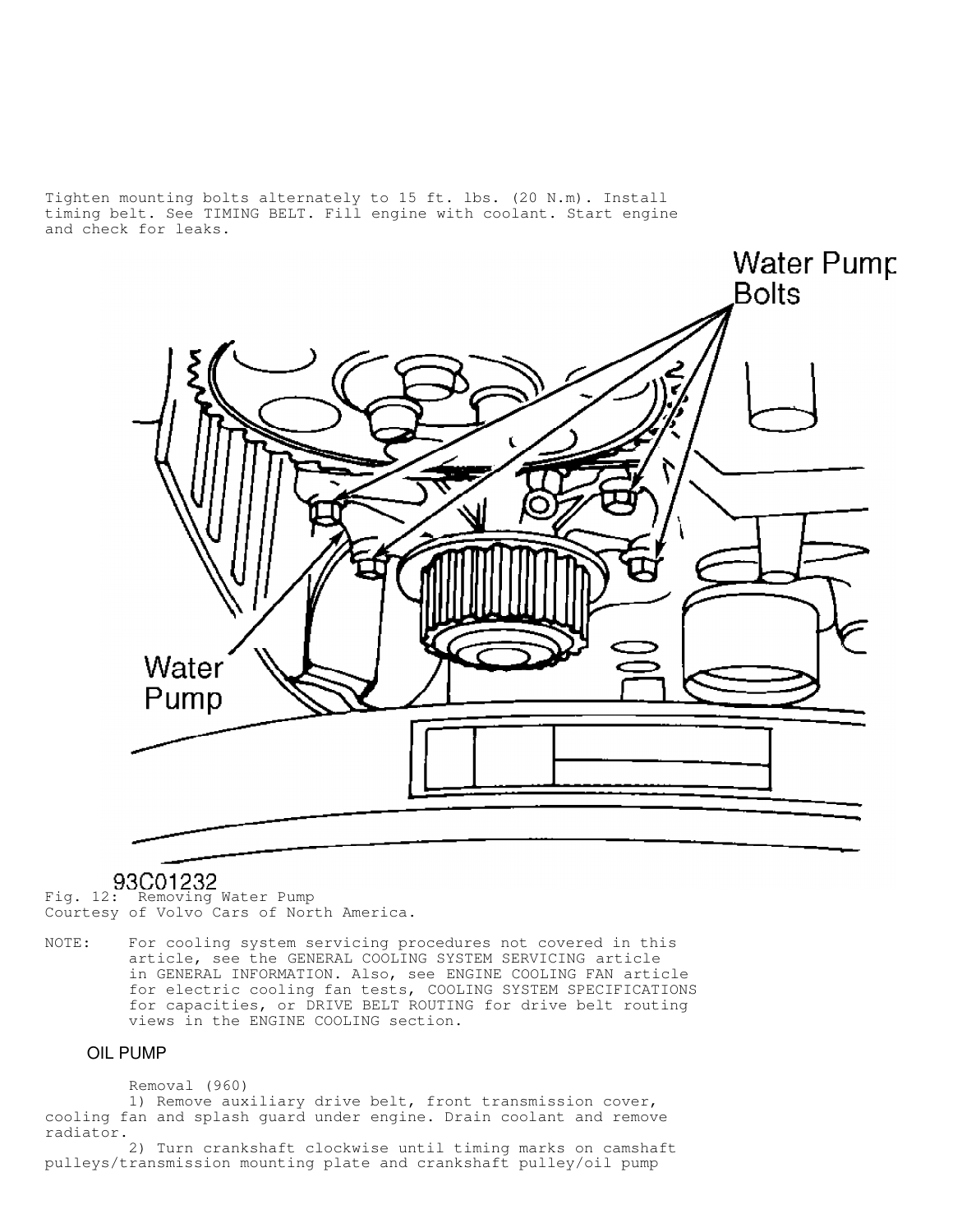housing are aligned. Remove upper transmission cover.

 3) Remove 4 mounting bolts from vibration damper. Attach Counterhold (5433) to keep damper from turning. Remove center nut from damper. Remove counterhold and vibration damper. Remove tensioner upper mounting bolt. Loosen lower mounting bolt. Twist tensioner until plunger is released. Remove lower mounting bolt. Remove timing belt. 4) Using puller, remove crankshaft pulley. Remove oil pump retaining bolts. See Fig. 13. Clean joint faces and mating surfaces.

Oil Pump Oil Pump **Retaining Bolts** 

93E01233<br>Fig. 13: Removing Oil Pump Retaining Bolts Courtesy of Volvo Cars of North America.

Inspection

 Check all oil pump components for damage and wear. Closely inspect crescent between suction and delivery sides. If any defective components are found, replace entire pump assembly.

Installation

 1) Using Drift (5455), install oil pump. Use bolts as guides. Pull in pump using crankshaft center nut. Apply Loctite and tighten bolts alternately to 84 INCH lbs. (10 N.m). Install crankshaft pulley using center bolt and spacer.

 2) Place timing belt around crankshaft pulley and right idler. Place belt over camshaft pulleys. Position belt around water pump and press over tensioner pulley. Install tensioner and tighten bolts to 18 ft. lbs. (25 N.m). Remove locking pin.

 3) Install Counterhold (5433) to prevent crankshaft from turning. Install vibration damper and tighten center nut to 221 ft. lbs. (300 N.m). Tighten 4 retaining bolts to 26 ft. lbs. (35 N.m), plus an additional 60 degrees.

 4) Install upper transmission cover. Turn crankshaft 2 revolutions and ensure timing marks on crankshaft and camshaft pulleys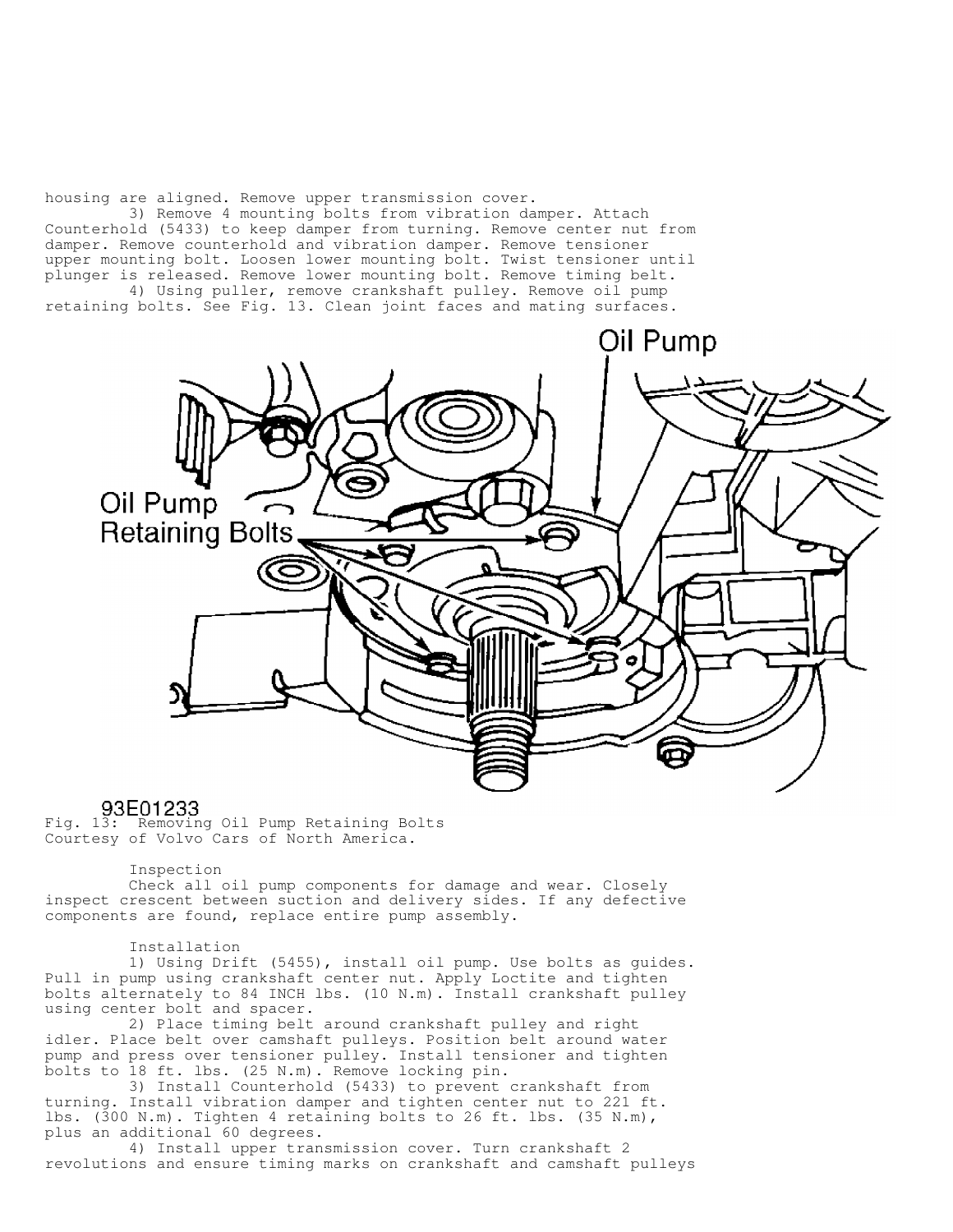are aligned. Install ignition coil cover. See Fig. 6. 5) Install radiator, front transmission cover, auxiliary drive belt, splash guard under engine and cooling fan. Fill cooling system. Check oil level and test run engine.

## **OVERHAUL**

#### CYLINDER HEAD

#### Cylinder Head

 Ensure all mating surfaces are clean. Measure cylinder head warpage. If longitudinal warpage is less than .020" (.50 mm), or lateral warpage is less than .008" (.20 mm), resurfacing is not required. If warpage is greater than specifications, resurface cylinder head. Maximum resurface limit is .011" (.30 mm).

#### Valve Springs

 Measure valve spring free length. Replace any spring shorter than minimum free length specification. See VALVE SPRING FREE LENGTH in VALVES & VALVE SPRINGS table under ENGINE SPECIFICATIONS.

#### Valve Stem Oil Seals

 Place new seal on valve stem. Remove protective sleeve. Using Drift (5379), push seal onto stem by hand only as far as possible. DO NOT use a hammer to install valve stem seals.

#### Valve Guides

 Three replacement valve guides are available. Standard valve guide has no grooves at top and is .472" (12 mm) in diameter. First oversize valve guide has one groove at top and is .476" (12.1 mm) in diameter. Second oversize valve guide has 2 grooves at top and is . 480" (12.2 mm) in diameter.

> Valve Seat Replacement procedure is not available from manufacturer.

Valves

 Check valve for wear or burning. Measure valve dimensions after refacing. Replace any valve that does not meet specification. See VALVES & VALVE SPRINGS table under ENGINE SPECIFICATIONS. Measure valve stem installed height after refinishing valve or seat. See CYLINDER HEAD table under ENGINE SPECIFICATIONS.

#### Valve Seat Correction Angles

 Ensure valve seat angles are within specification. For face angle, see VALVES & VALVE SPRING table under ENGINE SPECIFICATIONS. Upper relief angle is 15 degrees. Lower relief angle is 70 degrees.

### CYLINDER BLOCK ASSEMBLY

Piston & Rod Assembly

 1) Carefully press out pistons and connecting rods by hand. Mark pistons and connecting rods for reassembly reference. Carefully pry out piston pin locking circlip with a screwdriver. Clean and inspect all components for damage. Check connecting rod cap bolt length. Maximum length is 2.16" (55 mm).

 2) Check piston pin fit in connecting rod. No play should be present as pin should slide through hole with gentle thumb pressure. Replace piston as necessary. Check piston pin fit in connecting rod in same manner. If pin fails to slide through hole without play when pressed with thumb, install NEW connecting rod bushing. Ensure numerical designation on connecting rod faces toward starter motor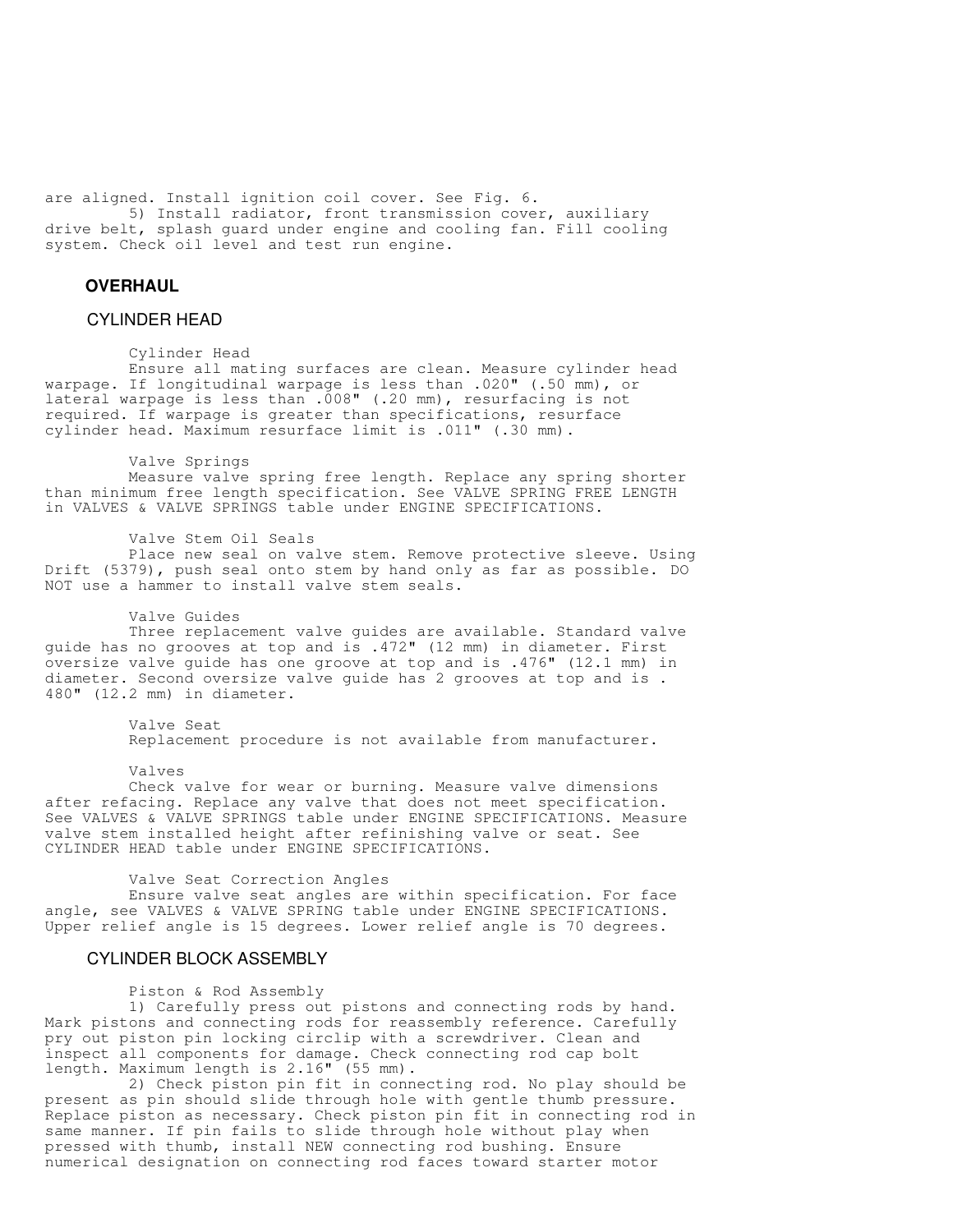side of block.

 Fitting Pistons Install pistons using Piston Ring Compressor (115 8281). Ensure arrow on top of piston faces toward timing belt end of engine.

#### Piston Rings

 1) Using Piston Ring Pliers (998 5424), remove piston rings. Remove carbon deposits. Scrape ring grooves clean. Check pistons for damage and repair as necessary. Check piston ring side play and piston diameter. See PISTONS, PINS & RINGS under ENGINE SPECIFICATIONS.

 2) Using Piston Ring Pliers (998 5424), install piston rings so gaps are 120 degrees apart. Install upper compression and oil scraper rings with text facing upward. Install lower compression ring with groove facing downward.

#### Crankshaft & Main Bearings

 1) Remove engine from vehicle. See ENGINE under REMOVAL & INSTALLATION. Remove cylinder head. See CYLINDER HEAD under REMOVAL & INSTALLATION. Place engine upside down. Remove oil filter. Disconnect flame trap return line. Remove oil pan. Remove all oil passage "O" rings. Remove oil pump suction pipe and "O" ring.

 2) Rotate crankshaft so all piston connecting rod bolts are accessible for removal without rotating crankshaft again. Starting at sides and working toward center, remove intermediate section bolts. Loosen intermediate section by carefully tapping with a plastic mallet. Remove crankshaft rear seal.

CAUTION: DO NOT not allow crankshaft to rotate.

 3) Check identification markings on connecting rods and connecting rod caps. Mark components for reassembly reference as necessary. Remove connecting rod caps. Lift crankshaft out of block and support on "V" blocks on 2 outermost main journals. Remove main bearings from block. Mark position of thrust bearing for reassembly reference.

 4) Use micrometer and measure crankshaft out-of-round and taper. Ensure to measure at several points around circumference and along length. Use Dial Gauge (9684) and Magnetic Stand (9696) to check straightness of crankshaft. See ENGINE SPECIFICATIONS.

 5) Check classification markings on cylinder block and crankshaft before installing crankshaft main bearings. Main bearings are color-coded Yellow, Blue and Red. Torque intermediate section bolts in 5 stages. Each stage should be completely torqued before beginning another stage. See Fig. 14. See TORQUE SPECIFICATIONS. After main bearings are installed and intermediate section is tightened, check crankshaft end play.

![](_page_16_Figure_12.jpeg)

Fig. 14: Tightening Sequence Courtesy of Volvo Cars of North America.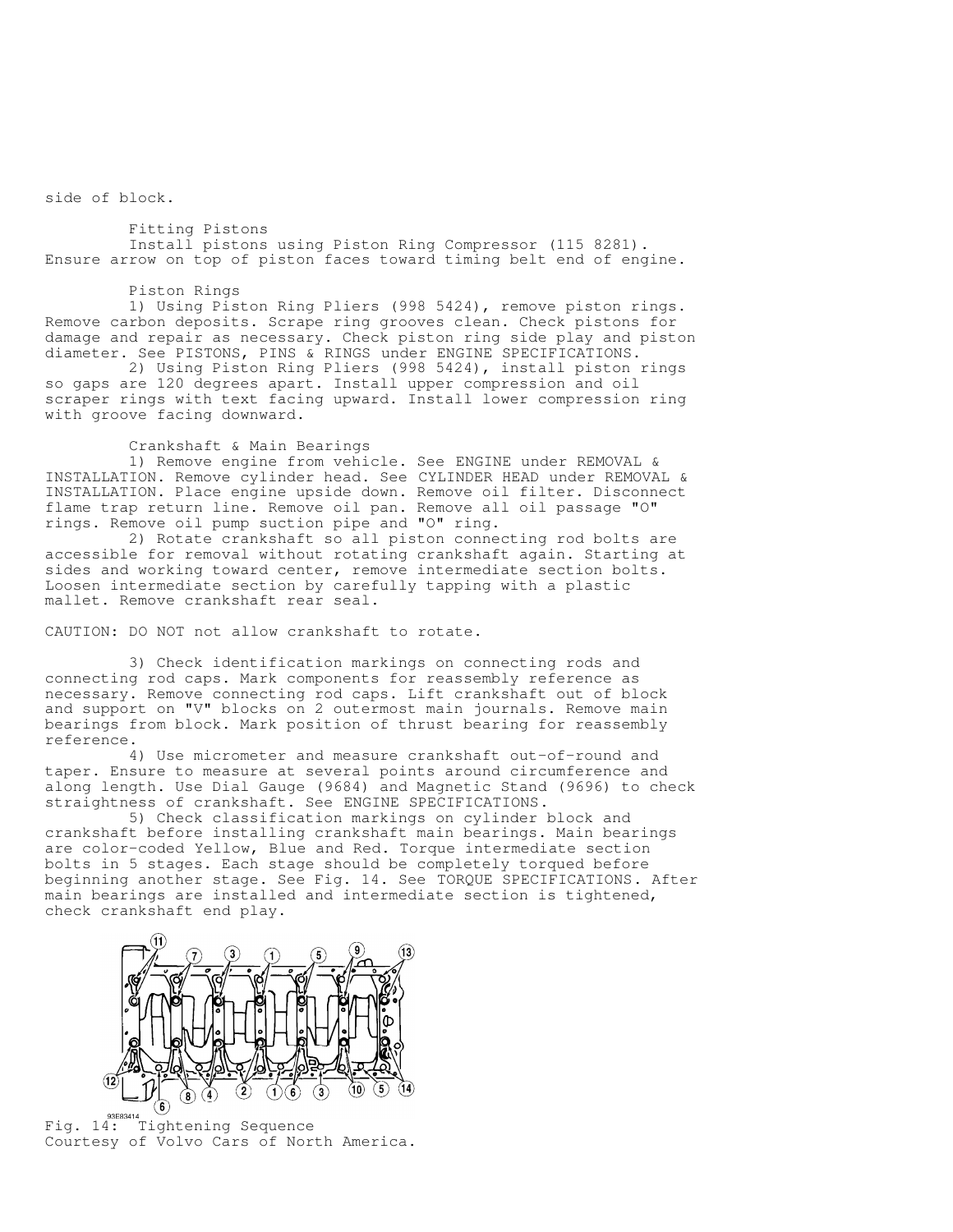Thrust Bearing Ensure thrust bearing is marked for reassembly reference.

Cylinder Block

 1) Wipe bores clean and visually check. Measure bores using Dial Gauge (9639), Micrometer (9704), and micrometer stand. Use dial gauge and check for maximum wear at right angles to center line of engine immediately below top dead center. Check for minimum wear in direction of center line at bottom dead center.

 2) Each cylinder is identified by a classification mark (C, D, E, or G) punched in rear of block. Oversize bores can be indicated by OS1 or OS2. See CYLINDER BLOCK under ENGINE SPECIFICATIONS.

## **ENGINE OILING**

## ENGINE LUBRICATION SYSTEM

 Crankcase Capacity Oil capacity is 5.9 qts. (5.7L) with filter. See Fig. 15.

 Oil Pressure Oil pressure is 14 psi (.10 bar) at idle and 43 psi (.30 bar) at 3000 RPM. See Fig. 15.

![](_page_17_Picture_8.jpeg)

Courtesy of Volvo Cars of North America.

## **TORQUE SPECIFICATIONS**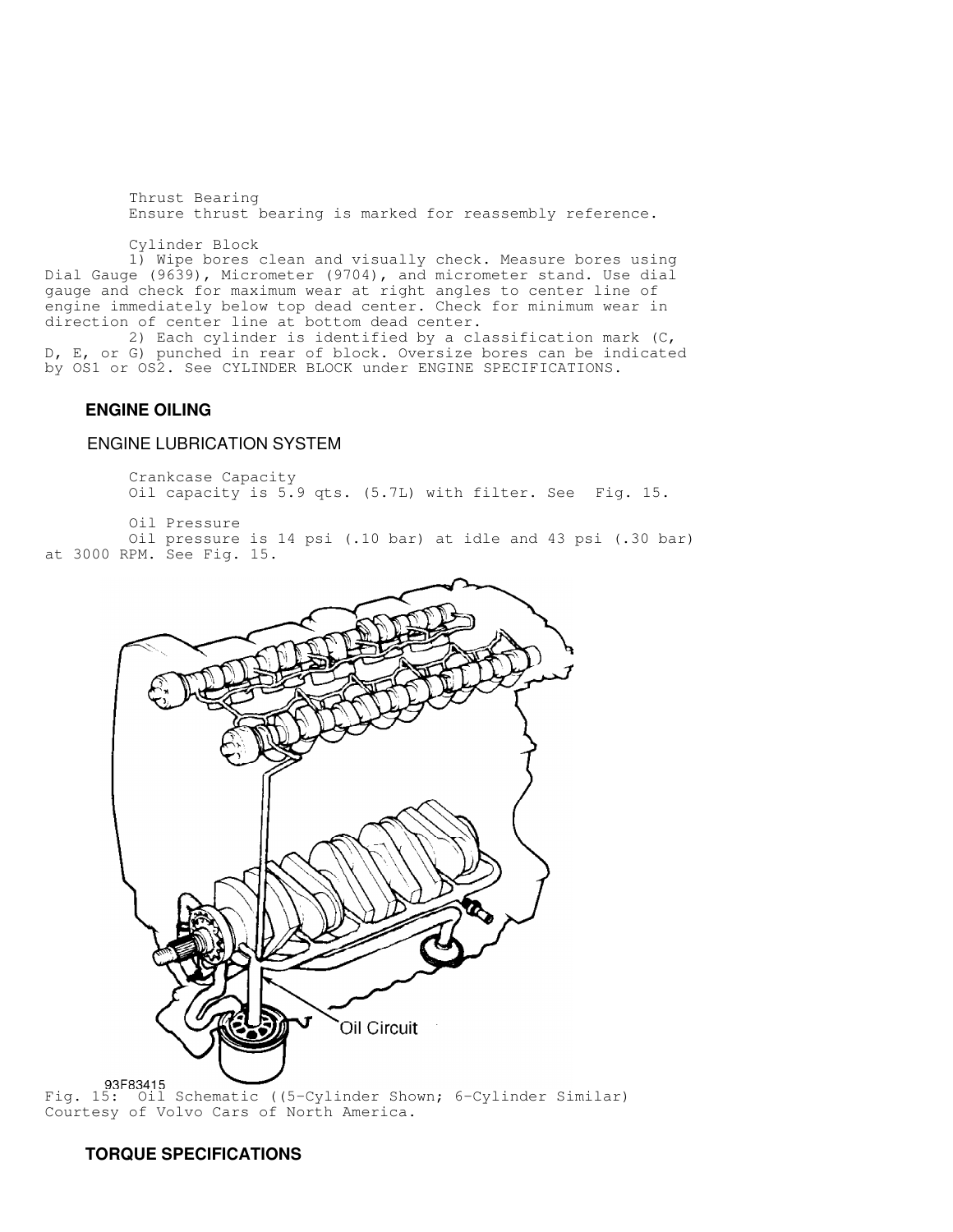#### TORQUE SPECIFICATIONS

| Application                                                                                                                                                                                                                                                                                                                                                                                                                                                                  | Ft. Lbs. (N.m)                                                                                                                                                                                                                   |
|------------------------------------------------------------------------------------------------------------------------------------------------------------------------------------------------------------------------------------------------------------------------------------------------------------------------------------------------------------------------------------------------------------------------------------------------------------------------------|----------------------------------------------------------------------------------------------------------------------------------------------------------------------------------------------------------------------------------|
| Bump Stop-To-Support Member Bolt<br>Camshaft Cover Bolt<br>Camshaft Pulley Bolt<br>Connecting Rod Bearing Cap Bolt  (1) 15<br>Cylinder Block (Intermediate Section)                                                                                                                                                                                                                                                                                                          | 37 (50)<br>13<br>(17)<br>15<br>(20)<br>(20)                                                                                                                                                                                      |
| Stage No. 1 (M10 Bolt)<br>Stage No. 2<br>(M10 Bolt)<br>Stage No. 3<br>(M8 Bolt)<br>Stage No. 4 (M7 Bolt)<br>Stage No. 5 (M10 Bolt)<br>Cylinder Head Bolt                                                                                                                                                                                                                                                                                                                     | 15 (20)<br>33<br>(45)<br>(25)<br>18<br>13<br>(17)<br>(1)                                                                                                                                                                         |
| Stage No. 1<br>Stage No. 2<br>Engine Mount Top Nut<br>Exhaust Manifold-To-Cylinder Head Nut<br>Exhaust System Bolt Behind                                                                                                                                                                                                                                                                                                                                                    | 15 (20)<br>44 (60)<br>(2)<br>37<br>(50)<br>(25)<br>18                                                                                                                                                                            |
| Catalytic Converter<br>Flywheel-To-Crankshaft Bolt  (3)<br>Gearbox-To-Engine Bolt<br>Heat Shield Bolt<br>Intake Manifold Bolt<br>Knock Sensor Bolt<br>Timing Belt Pulley Bolt<br>Timing Belt Tensioner Bolt<br>Torque Converter-To-Flywheel Bolt<br>Transmission Bump Stop Nut<br>Transmission Oil Cooler Fittings<br>Transmission Support Member Bolt<br>Upper Cylinder Head Retaining Bolt<br>Vibration Damper Bolt  (4)<br>Vibration Damper Center Nut<br>Water Pump Bolt | 18<br>(25)<br>33<br>(45)<br>37<br>(50)<br>11<br>(15)<br>15<br>(20)<br>15<br>(20)<br>18<br>(25)<br>30<br>(40)<br>18<br>(25)<br>22<br>(30)<br>37<br>(50)<br>22<br>(30)<br>37 (50)<br>13<br>(17)<br>26 (35)<br>221 (300)<br>15 (20) |
|                                                                                                                                                                                                                                                                                                                                                                                                                                                                              | INCH $Lbs.$ $(N.m)$                                                                                                                                                                                                              |
|                                                                                                                                                                                                                                                                                                                                                                                                                                                                              |                                                                                                                                                                                                                                  |
| (1) - Tighten an additional 90 degrees.<br>(2) - Tighten an additional 130 degrees.<br>- Tighten an additional 50 degrees.<br>(3)<br>- Tighten an additional 60 degrees.<br>(4)                                                                                                                                                                                                                                                                                              |                                                                                                                                                                                                                                  |

# ENGINE SPECIFICATIONS

# GENERAL ENGINE SPECIFICATIONS

GENERAL ENGINE SPECIFICATIONS

| Application | Specification |
|-------------|---------------|
|             |               |
|             |               |

,我们就会不会不会。""我们,我们不会不会不会,我们不会不会不会,我们不会不会不会不会。""我们,我们不会不会不会不会。""我们,我们不会不会不会不会。""我们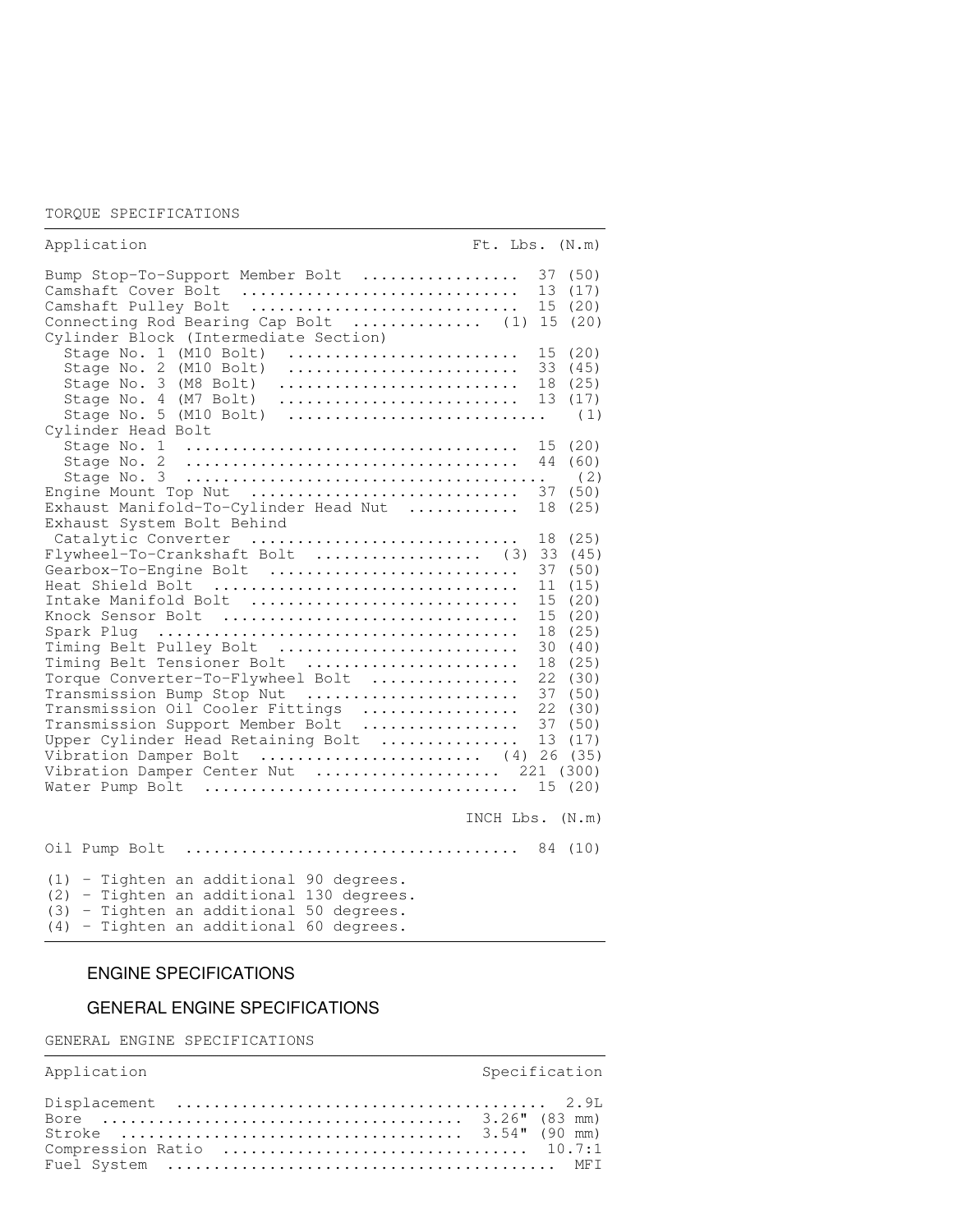|  | Horsepower @ RPM  204 @ 6000      |  |  |
|--|-----------------------------------|--|--|
|  | Torque Ft. Lbs. @ RPM  197 @ 4300 |  |  |

# CRANKSHAFT, MAIN & CONNECTING ROD BEARINGS

CRANKSHAFT, MAIN & CONNECTING ROD BEARINGS

| Application                                                                                                                              | In. $(mm)$       |
|------------------------------------------------------------------------------------------------------------------------------------------|------------------|
| Crankshaft                                                                                                                               |                  |
| Main Bearings<br>Journal Diameter  2.5 (65)<br>Journal Out-Of-Round  .0002 (.004)<br>Journal Taper<br>Oil Clearance  .001-.002 (.02-.04) |                  |
| Connecting Rod Bearings<br>Journal Diameter  1.96 (50)<br>Journal Out-Of-Round  .0002 (.004)<br>Journal Taper                            | $.0002$ $(.004)$ |

## CONNECTING RODS

CONNECTING RODS

| Application                                                             | In. (mm) |
|-------------------------------------------------------------------------|----------|
| Crankpin Bore Diameter  2.08 (53)<br>Out-Of-Round Maximum  .0002 (.004) |          |

,我们就会不会不会。""我们,我们不会不会不会,我们不会不会不会,我们不会不会不会不会。""我们,我们不会不会不会不会。""我们,我们不会不会不会不会。""我们

# PISTONS, PINS & RINGS

PISTONS, PINS & RINGS

| Application                                                                                                                                                                                                                  | (mm)<br>In.                                                                                                                              |
|------------------------------------------------------------------------------------------------------------------------------------------------------------------------------------------------------------------------------|------------------------------------------------------------------------------------------------------------------------------------------|
| Pistons<br>$.0003 - .0011$ (.010-.030)<br>Clearance<br>Diameter                                                                                                                                                              |                                                                                                                                          |
| Size C<br>$3.2669 - 3.2673$<br>.<br>Size D<br>$3.2673 - 3.2677$<br>.<br>Size E<br>$3.2677 - 3.2681$<br>.<br>$3.2683 - 3.2689$<br>Size G<br>.<br>$3.2746 - 3.2752$<br>Oversize 1<br>.<br>$3.2825 - 3.2831$<br>Oversize 2<br>. | $(82, 980 - 82, 990)$<br>$(82, 990 - 83, 000)$<br>$(83,000-83,010)$<br>$(83.017 - 83.032)$<br>$(83.177 - 83.192)$<br>$(83.377 - 83.392)$ |
| Pins<br>Diameter                                                                                                                                                                                                             | .9(23)                                                                                                                                   |
| Rings<br>No. 1                                                                                                                                                                                                               |                                                                                                                                          |
| $.008-.016$ $(.20-.40)$<br>End Gap<br>$.0019-.0030$ (.050-.085)<br>Side Clearance<br>No. 2                                                                                                                                   |                                                                                                                                          |
| 008-.016 (.20-.40)<br>End Gap<br>$.0012-.0026$ $(.030-.065)$<br>Side Clearance<br>.                                                                                                                                          |                                                                                                                                          |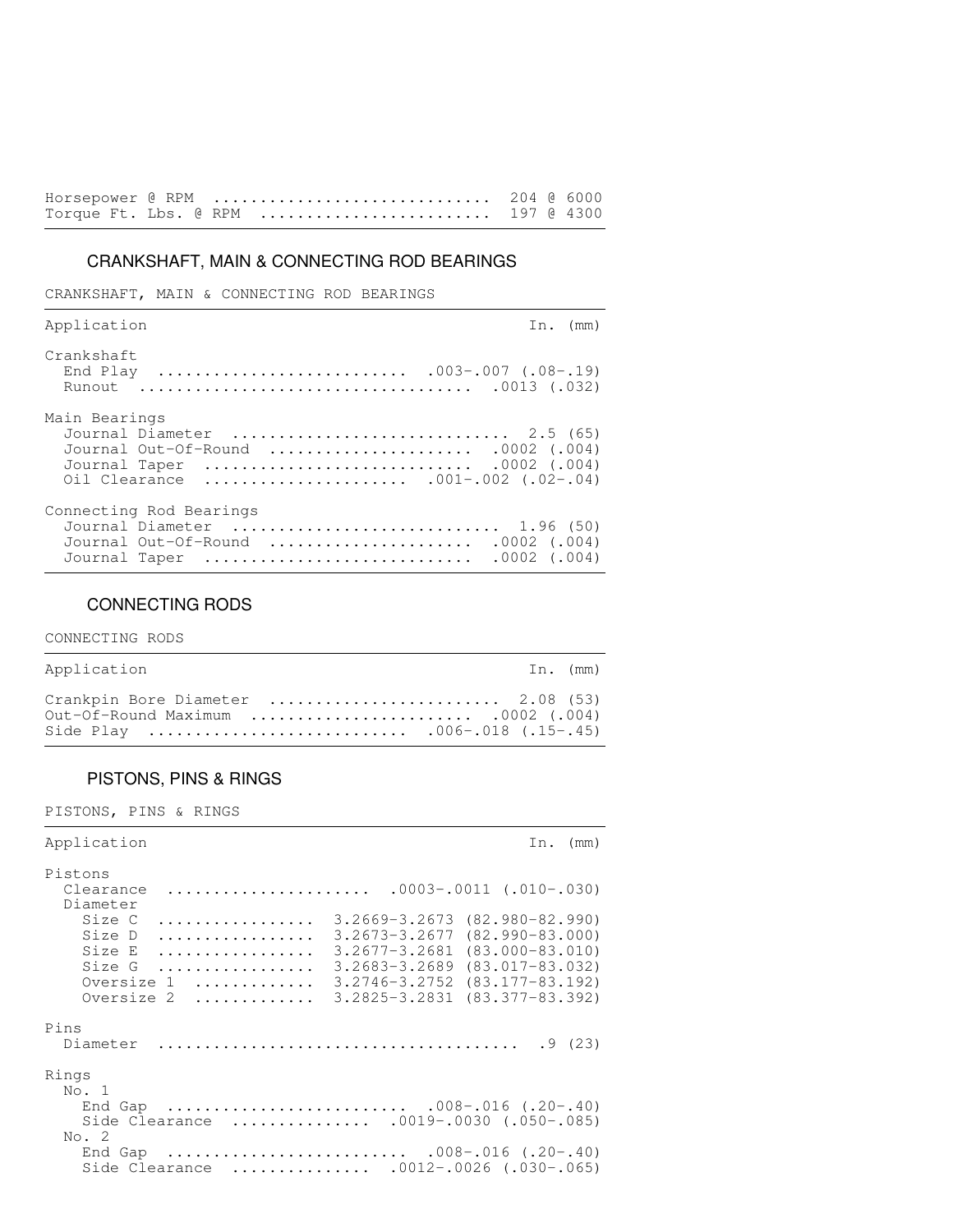| No. 3 (Oil) |                                         |  |
|-------------|-----------------------------------------|--|
|             | End Gap 009-.020 (.25-.50)              |  |
|             | Side Clearance  .0008-.0022 (.020-.055) |  |

,我们就会不会不会。""我们,我们不会不会不会,我们不会不会不会,我们不会不会不会不会。""我们,我们不会不会不会不会。""我们,我们不会不会不会不会。""我们

# CYLINDER BLOCK

CYLINDER BLOCK

| Application                                                                                                 | In. $(mm)$                                                                                                                                                                                                                                             |
|-------------------------------------------------------------------------------------------------------------|--------------------------------------------------------------------------------------------------------------------------------------------------------------------------------------------------------------------------------------------------------|
| Cylinder Bore<br>Size C<br>Size D<br>Size E<br>Size $G$<br>Oversize 1<br>Maximum Out-Of-Round  .004 $(.10)$ | $3,2677 - 3,2681$ $(83,000 - 83,010)$<br>$3.2681 - 3.2685$ $(83.010 - 83.020)$<br>$3.2645 - 3.2688$ $(83.020 - 83.030)$<br>$3.2692 - 3.2696$ $(83.040 - 83.050)$<br>$3.2755 - 3.2759$ $(83.200 - 83.210)$<br>Oversize 2  3.2834-3.2838 (83.400-83.410) |
| Maximum Deck Warpage                                                                                        |                                                                                                                                                                                                                                                        |
| Length<br>Width                                                                                             | $.020$ (.50)<br>$.008$ $(.20)$                                                                                                                                                                                                                         |

# VALVES & VALVE SPRINGS

VALVES & VALVE SPRINGS

| Application                                                                                                                                                                                                                         | Specification            |
|-------------------------------------------------------------------------------------------------------------------------------------------------------------------------------------------------------------------------------------|--------------------------|
| Intake Valves<br>Head Diameter  1.568-1.580" (39.85-40.15 mm)<br>Length  3.85-3.87" (97.8-98.4 mm)<br>Stem Diameter  .273-.274" (6.95-6.97 mm)<br>Valve Tip Maximum Refinish  .015" (.40 mm)                                        |                          |
| Exhaust Valves<br>Head Diameter $1.568-1.580$ " (39.85-40.15 mm)<br>Minimum Margin  .047" (1.2 mm)<br>Length  3.811-3.834" (96.8-97.4 mm)<br>Stem Diameter  .274-.275" (6.97-6.99 mm)<br>Valve Tip Maximum Refinish  .015" (.40 mm) |                          |
| Valve Springs                                                                                                                                                                                                                       |                          |
| Pressure<br>Valve Closed  61 @ 1.3 (270 @ 34)<br>Valve Open  151 @ .9 (670 @ 24.5)                                                                                                                                                  | $Lbs.$ (e In. (N $($ mm) |

,我们就会不会不会。""我们,我们不会不会不会,我们不会不会不会,我们不会不会不会不会。""我们,我们不会不会不会不会。""我们,我们不会不会不会不会。""我们

# CYLINDER HEAD

CYLINDER HEAD